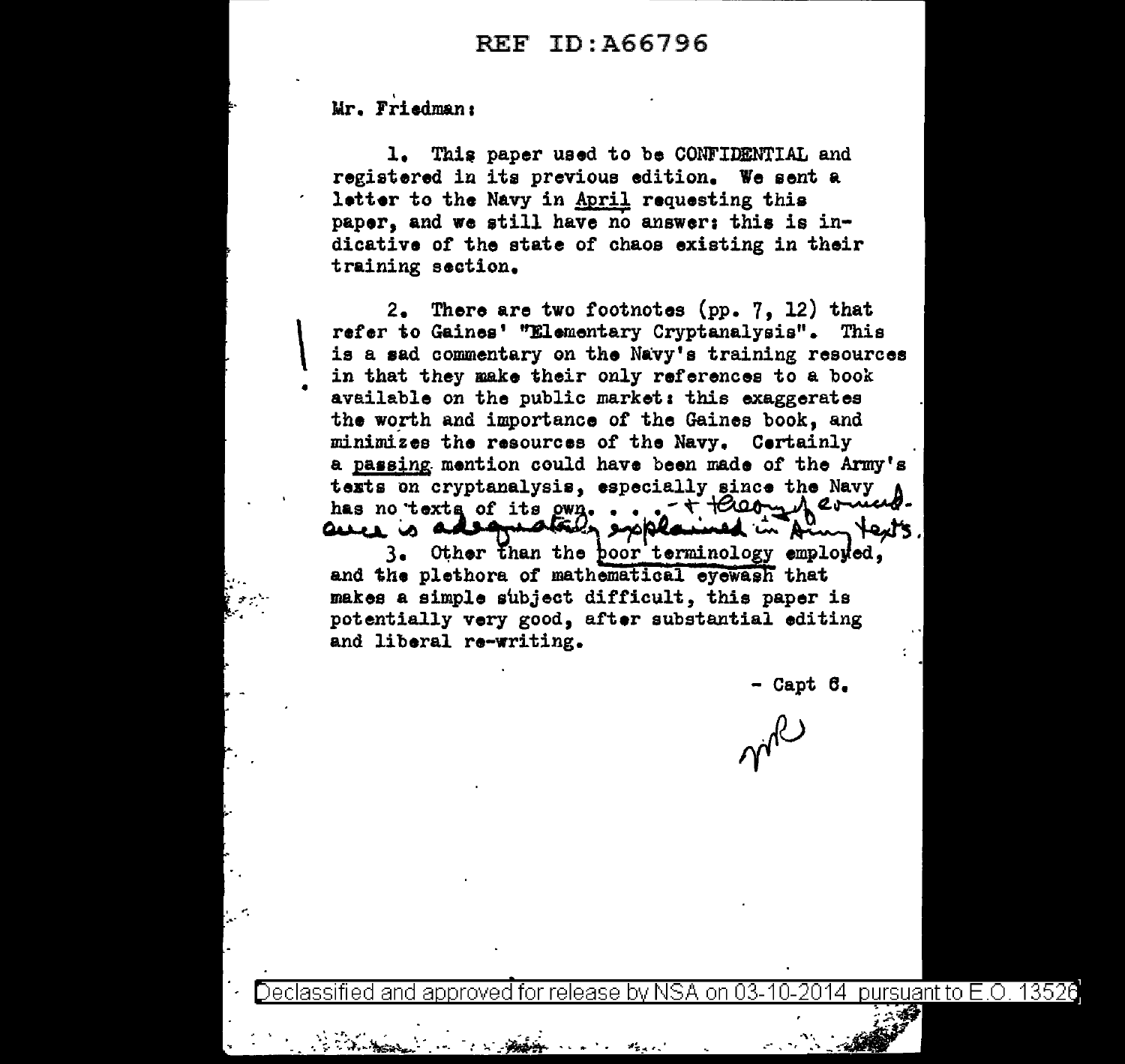REF ID:A66796 .

 $($  printed)

--

RESTRIGTER

# **·THE INDEX OF COINCIDENCE**

FOREWORD

The subject of this pamphlet is coincidence.

The student may well ask, "What is coincidence and what applications has it?"

"Coincidence" as the term is used here may be defined as a recurrence of a letter in the same place, or in a corresponding place, as when two texts are lined up one under the other, letter for letter.

This mathematical evaluation assists the cryptanalyst first in preparing his material for attack, and later in the actual attack itself. It assists specifically in answering the following questions.

- 1) How much like random, or how different from random, is this text?
- 2) How similar are these texts?
- 3) How significant is this variation from random?
- 4) How significant is this similarity?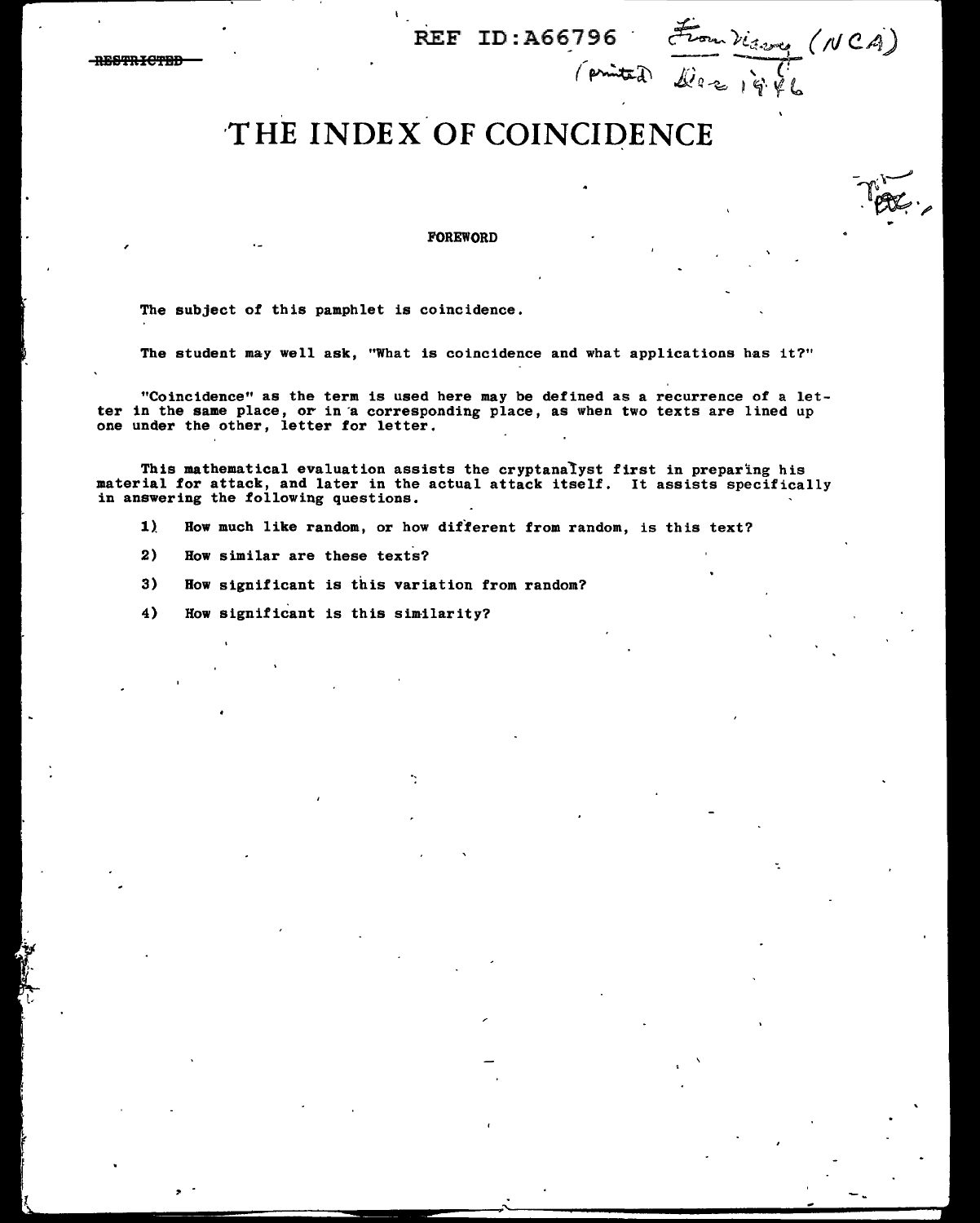# REF ID:A66796 \

# SIMPLE MONOGRAPHIC COINCIDENCE

The test of coincidence is the evaluation of the coincidences of letters, or of digraphs, etc., between two or more messages, or within the same message.

The coincidence or "pairing" test may be consolidated into one final number or<br>"statistic". That statistic is called the "index of coincidence" and is defined as<br>the ratio of the actual coincidences to the coincidences to (coincidences in random text). For English text the expected I.C. is 1.75. For most European languages the expected  $I.C.$  is about  $2.99$ . For random text the expected I.C. is 1.00.

Assume two pages of cipher text based on a complex cipher which will give a "flat" frequency table for the entire message. Select a letter at random (say the 3rd) from one page and another from the other page (say the 3rd also).

There is 1 chance in 26 of the first letter's being an "A" There is 1 chance in 26 of the second letter's being an "A" There is 1 chance in 676 of both letter's being "A" There is also 1 chance in 676 of both letter's being "B"

Therefore, the chances of both letters being the same letter (in a chance selection of cipher text) -are:

26 chances in 676, or 1 chance in 26, or 3.8462%.

If we select many pairs of cipher letters, the average number of identical letters to be expected "in the long run" will be 3,846% (or 1/26) of the total number of possible coincidences; We call this number the "Expected Coincidence due to Chance" (random text). -

With English text it is different. Take two pages of English text. Make a chance selection from each page.

There are about  $\frac{130}{100}$  chances in  $\frac{1.000}{100}$  of the first letter's being an "E" There are about  $\frac{139}{130}$  chances in  $\frac{1,999}{1,990}$  of the second letter's being an "E" There are about  $\frac{16}{16}$ ,  $900$  chances in  $\frac{1,996}{1,000}$ ,  $000$  of both letters' being an "E" Likewise, there are  $8.464$  chances in  $1.000$ , 000 of both being "T"  $6,400$  chances in 1,  $900,000$  of both being "N", etc.

(See table following).

- 2 -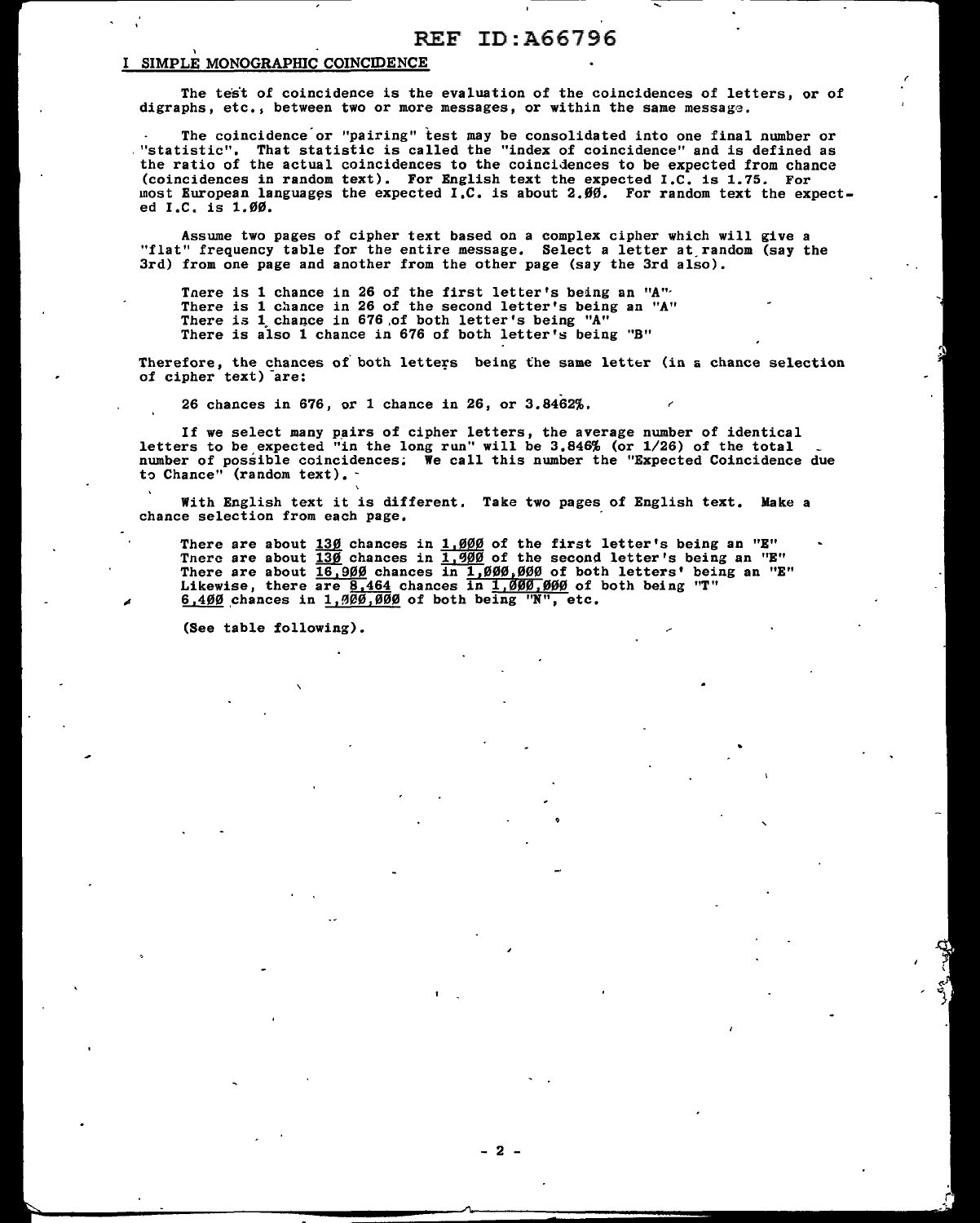Table

| Any letter    | 1,000                      | 1,000                      | 66,930                         |
|---------------|----------------------------|----------------------------|--------------------------------|
| Z             | 1                          | 1                          | 1                              |
| X             | 5                          | 2<br>5                     | 25                             |
| Q             | 2                          |                            | 4                              |
| J             | $\mathbf 2$                | $\frac{4}{2}$              | 4                              |
| K             | 4                          |                            | 16                             |
| W             | 16                         | 16                         | 256                            |
| V             | 15                         | 15                         | 225                            |
| <b>UPFGYB</b> | 10                         | 10                         | 100                            |
|               | 19                         | 19                         | 361                            |
|               | 16                         | 16                         | 256                            |
|               | 28                         | 28                         | 784                            |
|               | 27                         | 27                         | 729                            |
|               | 26                         | 26                         | 676                            |
| C<br>M        | 25                         | 25                         | 625                            |
|               | 31                         | 31                         | 961                            |
| H<br>L        | 36                         | 36                         | 1,296                          |
|               | 34                         | 34                         | 1,156                          |
| D             | 42                         | 42                         | 1,764                          |
| T             | 92                         | 92                         | 3,729<br>8,464<br>$\mathbf{v}$ |
| S             | 61                         | 61                         | 5,776                          |
| $\pmb{R}$     | 76                         | 76                         |                                |
| N             | 80                         | 80                         | 5,329<br>6,100                 |
| I             | 73                         | 73                         |                                |
| A             | 74                         | 74                         | 5,476                          |
| E<br>o        | 130<br>75                  | 130<br>75                  | 16,900<br>5,625                |
|               | ing this ltr.<br>$\cdot$   | ing this ltr.              | this letter                    |
| Text)         |                            |                            | letters' being                 |
| (Telegraphic  | letter's be-               | letter's be-               | 1,000,000 of both              |
| Text Letter   | Chances in<br>1,000 of 1st | Chances in<br>1,000 of 2nd | Chances in                     |

Finally there are 66,930 chances in 1,000,000 (the sum of the chances for the individual letters) of both letters' being <u>the same plain text</u> letter in a chance selection. Therefore, if we select many pairs of plain text letters, the average ·number of identical letters to be expected "in the long run" will be G.693% (about 1/15) of the total number of Possible Coincidences,

We may call this number the Expected Coincidences in English Text

In actual practice we are concerned with the coincidences between our two texts, or within our alphabet, etc. The tally or count of these coincidences we call the Actual Coincidences.

To permit comparisons between results obtained from texts of varying amounts, it is most convenient to convert to an index number. We call this the Index of Coincidence and use the abbreviation  $I.C.$  or  $I.$ 

By definition  $l = \frac{Actual \: Coincidences}{\text{Expected Concidences}}$ Expected Coincidences due to Chance.

The expected I.C. for English (or mono-alphabetical cipher text) is:

 $\frac{66693}{63846}$  = 1.75, approximately.

The actual I.C. of unknown cipher text may take almost any value but in practice the range will generally extend from about .80 to about 2.00 (simple monographic index of coincidence).

The value of the index of coincidence for a given English text will depend on the actual distribution of letters in that text. Repetitions in short texts will increase the index of coincidence. Unrelated text (that is, text with few repetitions) will give an I.C. approaching the theoretical 1.75. As the expected number of chance coincidences is based on a flat frequency (where each cipher letter is ultimately used the same number of times) any cipher text that differs radically from such frequency distribution will have a correspondingly higher I.C. This is especially noticeable in short cipher texts where the frequency table has not had an opportunity to "flatten out".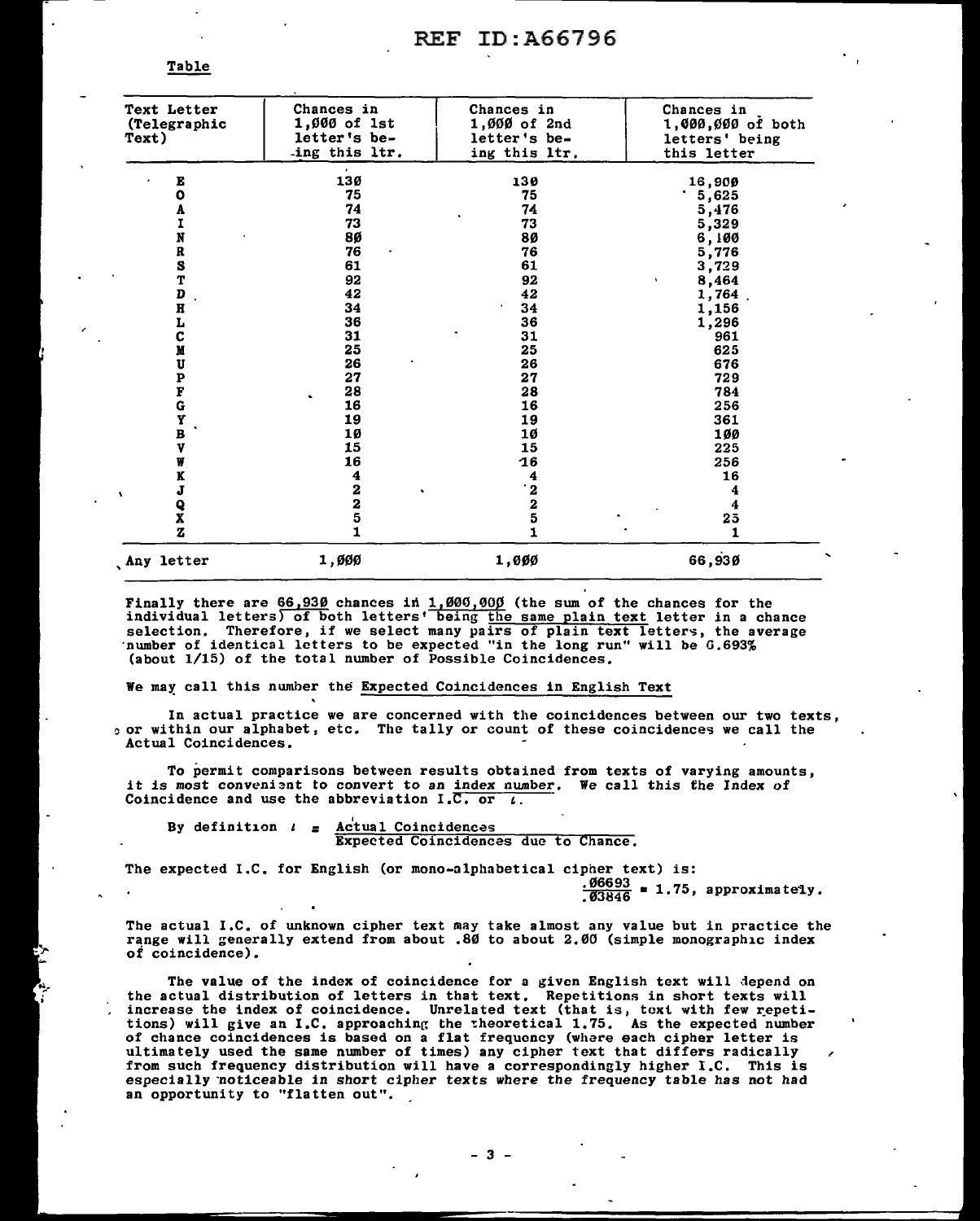The mono-graphic I,C, of English naval text will increase with small amounts of text to  $1.80 - 2.00$  (as compared with the theoretical 1.75) and small amounts of random text will give I.C.'s of 1,10 - 1.20 (as compared with the theoretical 1,00). The amount of excess attributable to the sample size will be discussed later, under "standard deviation".

For most European languages the expected I.C, is higher than in English, due to the more irregular letter distribution of their normal alphabets, namely:

| Language           | I.C. |
|--------------------|------|
| <b>Random text</b> | 1.Ø  |
| English            | 1.7  |
| Italian            | 1.9  |
| Spanish            | 2.0  |
| French             | 2.0  |
| German             | 2.0  |
|                    |      |

### II POLYGRAPHIC COINCIDENCE

In addition to the simple monographic index of coincidence  $(1)$ , there are occasions when the digraphic index of coincidence  $(l_2)$ , trigraphic I.C.  $(l_3)$ , tetragraphic I.C.  $(t_4)$ , pentagraphic I.C.  $(t_5)$ , etc., can be used to advantage. They are derived from the normal digraphic (trigraphic, etc) frequency tables in the manner indicated in paragraphs 3 to 7.

Expected values for these simple polygraphic indices of coincidence are as follows:

| Language           |      | ı p  |          |      |      |
|--------------------|------|------|----------|------|------|
| <b>Random text</b> | 1.00 | 1.00 | 1.00     | 1.00 | 1.00 |
| Englisa            | 1.75 | 4.75 | $27.89*$ | æ    | А    |
| Italian            | 1.92 | 5.68 | 43.      |      | x    |
| Spanish            | 2.Ø2 | 6.29 |          |      | x    |
| French             | 2.02 | 6.29 |          |      | А    |
| German             | 1.98 | 6,57 |          |      |      |

7.

Notes:  $X = Not$  computed.<br>\* = Computed from the only known trigraphic table. ~ \* =(.Computed from the only known trigraphic table. \ 'The correct index might vary widely from this estimate'

In practice the actual polygraphic I.C,'s will usually run higher than their theoretical values, and a repeated word or two in short texts will made them sky rocket. As typical examples, we have taken the plain text of four problems in the elementary and secondary courses and computed the various I .c. 's (from *t* , to *t 5* , that is the monographic, digraphic, trigraphic, tetragraphic and pentagraphic indices of coincidence).

| Text                                                             |                              | しっ                           |                                  | $\iota$                       | 4.5                                |
|------------------------------------------------------------------|------------------------------|------------------------------|----------------------------------|-------------------------------|------------------------------------|
| Expected random<br><b>Expected plain</b>                         | 1.00<br>1.75                 | 1.00<br>4.75                 | 1.00<br>27.89                    | 1.ØØ                          | 1.00                               |
| Problem No. 1<br>Problem No. 2<br>Problem No. 3<br>Problem No. 4 | 1.80<br>2.00<br>1,91<br>1.74 | 5.23<br>7.73<br>5.60<br>4.90 | 29.11<br>66.04<br>42.04<br>31.70 | 427.<br>1062.<br>666.<br>456. | 7240.<br>14900.<br>12070.<br>9190. |

#### III THEORETICAL RECAPITULATION

Suppose we have a language for which we know the overall proportions of the letters are  $P_1$ ,  $P_2$ ,  $- -$ ,  $P_c$ .

$$
\sum_{i=1}^{k} p_i = 1. \tag{1}
$$

Suppose further that we have two pieces of text from this language and line them up one above the other, and then count coincident letters, What is the ex- pected nwnber?

 $\sim$  "

-·-

,

,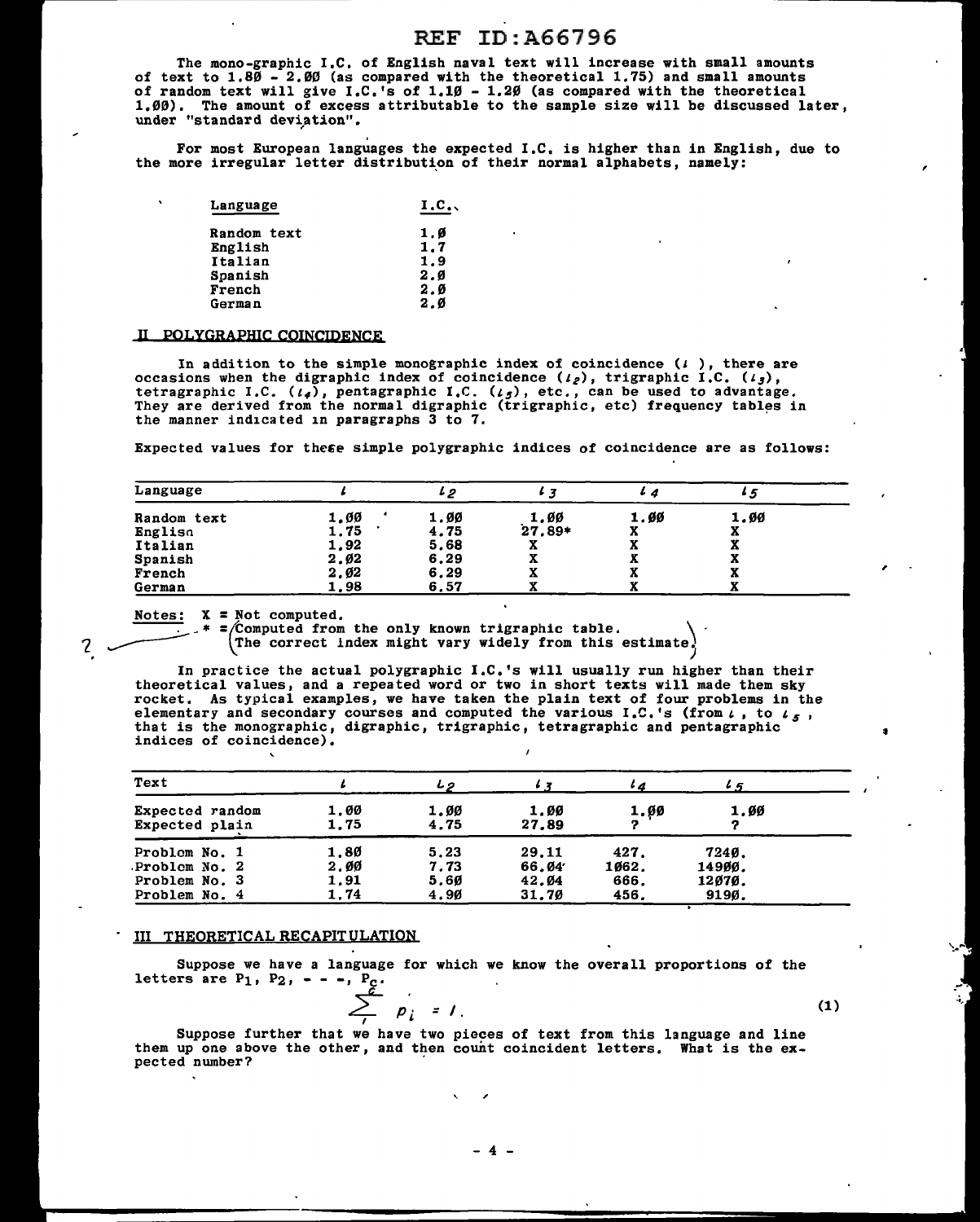At a particular place the probability of a coincidence involving the i th letter is  $P_1^2$ . There fore, the C cases being mutually exclusive, the probability of an incidence is

$$
\sum_{i}^{k} \rho_i^{2} \tag{2}
$$

If the length of overlap is N, then the expected number of incidences is

If the text is such that 
$$
N \sum_{j=1}^{c} p_j^2
$$
  
If the text is such that  $p'_j = p_j = \sqrt{c}$  we will refer to it as "flat",

If the text is such that  $\rho_i = \rho_j = \frac{1}{\sqrt{6}}$ , we will refer to it as "f!<br>or "random". The probability of an incidence is  $\sum_i^c \frac{\epsilon_i^c}{\sqrt{6}}$ , and the expected number is N 1. or "random", The probable  $\frac{1}{2}$ .  $\overline{c}$ 

The ratio of the number found in a comparison to that expected is called the "index of coincidence",  $\iota$ 

$$
u = \frac{g}{\gamma} \int_{C} = \frac{cg}{\gamma} \tag{3}
$$

The expected value  $\gamma$  of  $\iota$  for our language is given by taking the expected *= c g* =  $N \sum_{i=1}^{C} p_i^{2}$ <br> $\gamma = N$ value of over the expected value for *<sup>c</sup>*  $\sum_{i}^{c} p_i^2$ over the expected value for flat text or (4)

Notice that the expected value of the I.C. for flat text is 1.

### IV PRACTICAL APPLICATIONS

### (A) TO DETERMINE WHETHER TWO MESSAGES ARE IN THE SAME KEY

During U.S. Fleet Problem V (1925) the Battle Fleet used a cipher of their own design. A total of 13 messages in this cipher were submitted to the Code and Signal Section for attack. Although a different indicator was used in each case, it was<br>suspected that some of the messages might be in the same key. Two messages in one<br>key (example No. 1) and two more in another key (example No (The messages were eventually solved),

Each message was "lined up" with each other message and the coincidences were noted. (See examples No. 1 and No. 2).

Example No. 1

|  |  |  | K T X V H J G P Z J W B J M F S U G P N S V S O P N F D N G<br>R O A A O R G P Z E Z G J F R Z P S O I U I Q M M F D H O F         |  |  |  |  |  |  |  |  |  |  |  |  |
|--|--|--|------------------------------------------------------------------------------------------------------------------------------------|--|--|--|--|--|--|--|--|--|--|--|--|
|  |  |  | J H U Y L I M A L S B N B J X W M P W G W V C U C D F G R L<br>M N R J O G O S I C Y U G U D I. M D C K W Z P R P J L E <u>R</u> R |  |  |  |  |  |  |  |  |  |  |  |  |
|  |  |  | V G P U B X P M W C O B G X R J S P V P W C F W P G J V Q B<br>K L A G P A D X Y Y K H H K C I U Q P Y U O P J J F R B G X         |  |  |  |  |  |  |  |  |  |  |  |  |
|  |  |  | Y F B D S L J O C N V V S L J O D S O O L P R O C G S P U A<br>Z B N O P O J N Y Z V T Z L S K R A J O P F Y F R X N D G E         |  |  |  |  |  |  |  |  |  |  |  |  |
|  |  |  | C D B O C V D K Q B S P E L T R N V I U - - - - - - - - - -<br>G Q Q M N L Q V V A G P T Y C G C P N X J Q U E R D Q W W Q         |  |  |  |  |  |  |  |  |  |  |  |  |
|  |  |  | - - - - - - - - - - -                                                                                                              |  |  |  |  |  |  |  |  |  |  |  |  |

#### Q Q U I I V H B K Q

Coincident letters are underscored. 12 coincidences in 14 $\emptyset$  pairs of letters.

- 5 -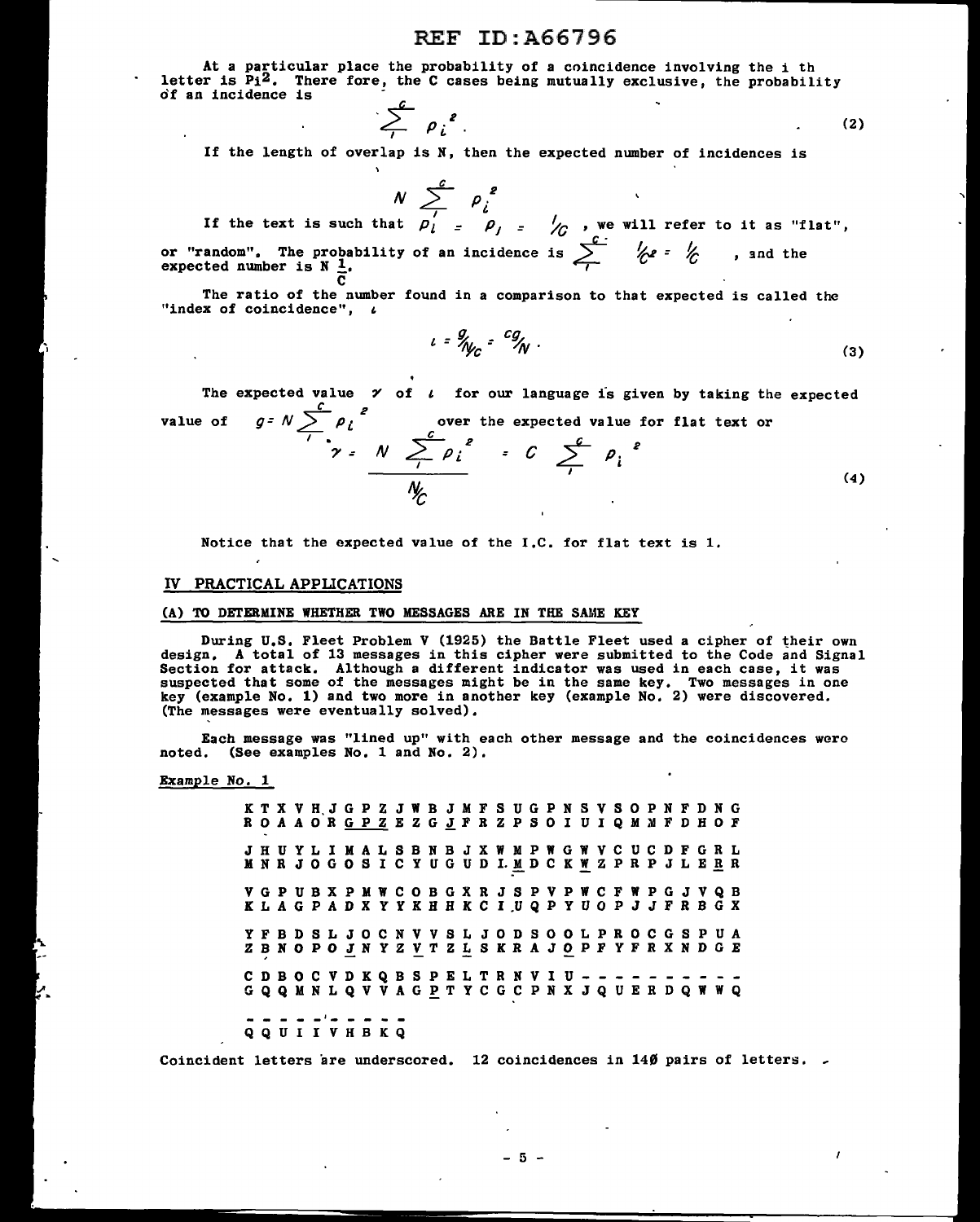.simple monographic coincidence.

| Expected $\frac{N}{C} = \frac{140}{26} = .5.4$<br>Coincidences $\overline{C}$ |  |  |  |  | Where $N = number of units examined$ , |                           | $C =$ number of cells for single letter |  |
|-------------------------------------------------------------------------------|--|--|--|--|----------------------------------------|---------------------------|-----------------------------------------|--|
|                                                                               |  |  |  |  |                                        | examination $\approx$ 26. |                                         |  |

IC  $\approx \frac{12.0}{5.4} \approx 2.2$ (Messages are in same key).

There is one repeated trigraph, GPZ, in the messages under examination. This coincidence indicates that the keys correspond at that point, but does not necessarily indicate that the keys correspond throughout the message. To prove coincidence of the keys throughout the two messages, we must have our coincidences spread through the messages in question. (As they were in the above example). Likewise, digraphic and trigraphic coincidences may be compared and evaluated to an index of coincidence.

For example, in the above messages, 2 coincident digraphs were found (GP and PZ) (also one coincident trigraph). In this message there were 139 digraphs and 138 trigraphs in alignment with possibilities of coincidence.

$$
\frac{N}{676} = \frac{139}{676} = .206
$$

digraphs were to be expected from chance. Two were found, giving an IC  $\frac{2}{206}$  = 9.70.

This value, far above the normal 4.75 index of coincidence, does not necessarily indicate the messages are in the same key. All we really know is that the two keys are identical in the second group. The extremely high I.C., 9.70, is due entirely to the small amount of text involved in this example. As the amount of text decreases, the variation of the I.C. from the expected will become more pronounced, until at times it is possible that small amounts of text may give entirely false indications. This effect will be discussed more fully und

Example No.' 2

I

|                  |  |  |  |  |  |  | A Z E P U U Y C N O Z E S F J X C T A T M J C G G P F K U B<br>B C A E Z Q Q V U Q O O E J W W D T Q Q S P F W C T O H P Z        |  |  |  |  |  |  |  |                                                               |  |
|------------------|--|--|--|--|--|--|-----------------------------------------------------------------------------------------------------------------------------------|--|--|--|--|--|--|--|---------------------------------------------------------------|--|
|                  |  |  |  |  |  |  | PEKDAPNUTJDDUWQQITNPEXTGHTKDCL<br>J S D N D U J K L U Z J C S Q H I O Z H U K E G X D E P W T                                     |  |  |  |  |  |  |  |                                                               |  |
|                  |  |  |  |  |  |  | Z R P W A M M T I Q J F P K F D C O V P D U C H Z W X M G E<br>PRFRX PIQ VAFQR PFEAQ PQEWOYEG XROY                                |  |  |  |  |  |  |  |                                                               |  |
|                  |  |  |  |  |  |  | Q V R I T A F F Z R Y E G O A Z B A B G D W B J A U B E E P<br>Y P G A V S L A X Q E O L J O U <u>B H B</u> S F W J W D D J P S S |  |  |  |  |  |  |  |                                                               |  |
|                  |  |  |  |  |  |  | D T E P P D Z G T J O C V H T P M R P H T Y 'C Q <u>X</u> L L V R N                                                               |  |  |  |  |  |  |  | N M K O C Z D I X B Y A L V S P G P X F N U E F X N W D F L V |  |
|                  |  |  |  |  |  |  | A K N A V Q A X P O P R P P R P P Q P U D B L M N J Q X U E<br>O F Y A X G Q L U P Q F D R W D L Z W I T B D I I P Y Y V G        |  |  |  |  |  |  |  |                                                               |  |
|                  |  |  |  |  |  |  | Q A W S Q J N G P E O A M D N Z A A P F A Z Y O T N Q W V X<br>U M N G C F J F L Q R M E D F O Z N S P E C D S L I Z Q Y A        |  |  |  |  |  |  |  |                                                               |  |
| HNIXYAOJBK - - - |  |  |  |  |  |  | I I D T W W C C Y B X O Y U O S Q D N O B A S H H C T D D U                                                                       |  |  |  |  |  |  |  |                                                               |  |

14 coincidences in 220 pairs of letters.

 $\frac{N}{C}$  =  $\frac{220}{26}$  = 8.46 coincidences expected.

IC  $=\frac{14}{8.46}$  = 1.66 (almost normal for English).

These two messages probably are in the same key (and actually proved to be). Note that there are no repeated digraphs or trigraphs. Note also that coincidences are well spread out.

;~ • I

- 6 -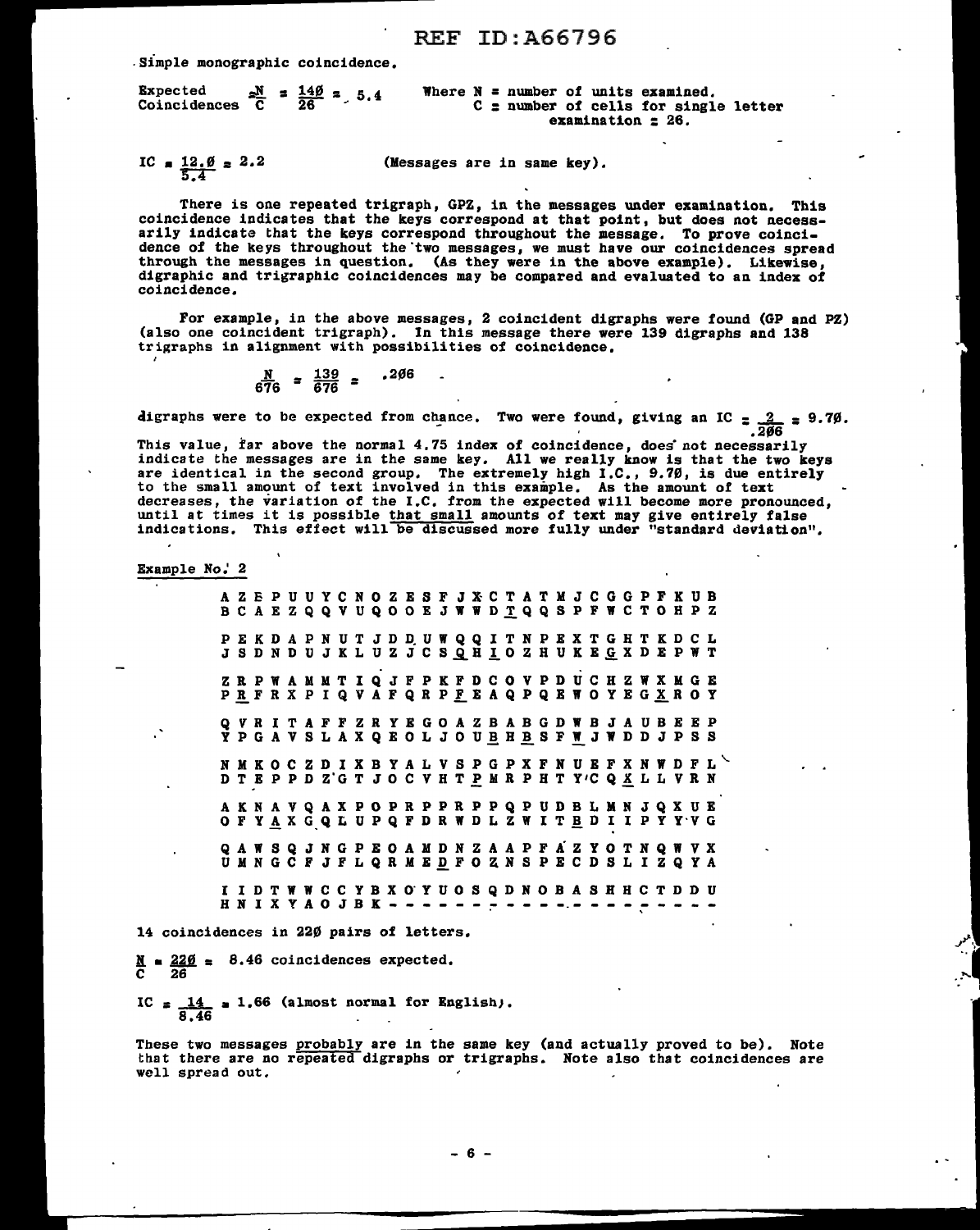# (B) TO DETERMINE WHETHER TWO MESSAGES "OVERLAP" IN THE SAME RUNNING KEY

Copy each message on a single line, omitting all spacing. "Line up" the messages and note coincidences. Then shift one message one place to the right and note the coincidences. Repeat this process to the end.

If the index at any point is 1.75 or higher, for mono-graphic examination, the position and the fact of the "overlap" is probable. In this application the digraphic and trigraphic indices are useful adjuncts to the monographic index.

For some purposes the fundamental unit may be taken to be a set of letters, as digraphs, trigraphs, etc. Suppose we are interested in digraphic coincidences.<br>the digraphic I.C., *te*, will be calculated as above, noting that the size C of alphabet is larger this time. Then the

### V RELATIONS AMONG THESE STATISTICS

The monographic and digraphic I.C.'s are not independent. For if the probabilities of the various letters are  $P_1$ ,  $P_2$ ,  $---$ ,  $P_c$ , then the probability  $2ij$ <br>of the  $ij^{LL}$  digraph is  $\rho_i$   $\rho_j$  ignoring the cohesion of the language, and for<br>the moment treating it like newspaper which h

of 
$$
\gamma i
$$
 if we get the I.C.  
\n
$$
\gamma = c^2 \sum_{i=1}^{c} \sum_{j=1}^{c} \gamma_{ij}^2 = c^2 \sum_{i=1}^{c} \sum_{j=1}^{c} \rho_i^2 = \rho_i^2
$$
\n
$$
= c^2 \sum_{j=1}^{c} \rho_i^2 \sum_{j=1}^{c} \rho_j^2 = (c \sum_{i=1}^{c} \rho_i^2 = \gamma^2)
$$
\n(5)

It is true however that language has cohesion, and that each letter affects the probability of occurrence of others in its vicinity. Usually then  $t^2$  is in excess of the estimate  $t^2$  above. We will sometimes calculate the ratio

 $\frac{\partial \mathcal{L}}{\partial \mathcal{L}}$  =  $\chi$  and call it the digraphic "index of cohesion". (6)

Estimates can be made in the same way for higher  $I.C.s.$  One can show that  $2i^2 = 2i + 1$  or

 $\gamma_i^{\prime} = \iota_{i-j} \cdot \iota_j$  (7)

In these equations the right members are thought of as quantities already com-<br>puted; while the  $\mathcal{V}'$ son the left are estimates or predictions of quantities which can<br>be computed from the definition (4).

An application of these relations occurs in the study of fractionating\* systems,<br>where as a preliminary to enciphering the text is expressed as a product of two components, and each component is enciphered separately, and then the cipher text is re-<br>combined to ordinary letters. For instance, each of 25 letters may be represented by<br>a two digit number, where the first digit comes fr from 5, 6, 7, 8, 9, The argument for these proceeds as for digraphs, and the I.C. of the combined text is the product of those of the fractions. However, here any significant deviation from this estimate is not adequately described as cohesion, but must be due to the dependence of the, two fraction streams.

### VI THE ROUGHNESS OF A SINGLE SAMPLE

We have introduced the I.C. as a measure of the match between two pieces of text. We can extend this idea now to a measure of the roughness of a single sample. Suppose we have a piece of text which we duplicate on two slips of paper and then place them one under the other for the purpose of counting coi sition of total coincidence, which we will rule out. If we compute the I.C. for all other positions, we will have what we call the "index of coincidence of a single sam-<br>ple.

\*Consult Gaines "Elementary Cryptanalysis," Chapter XXII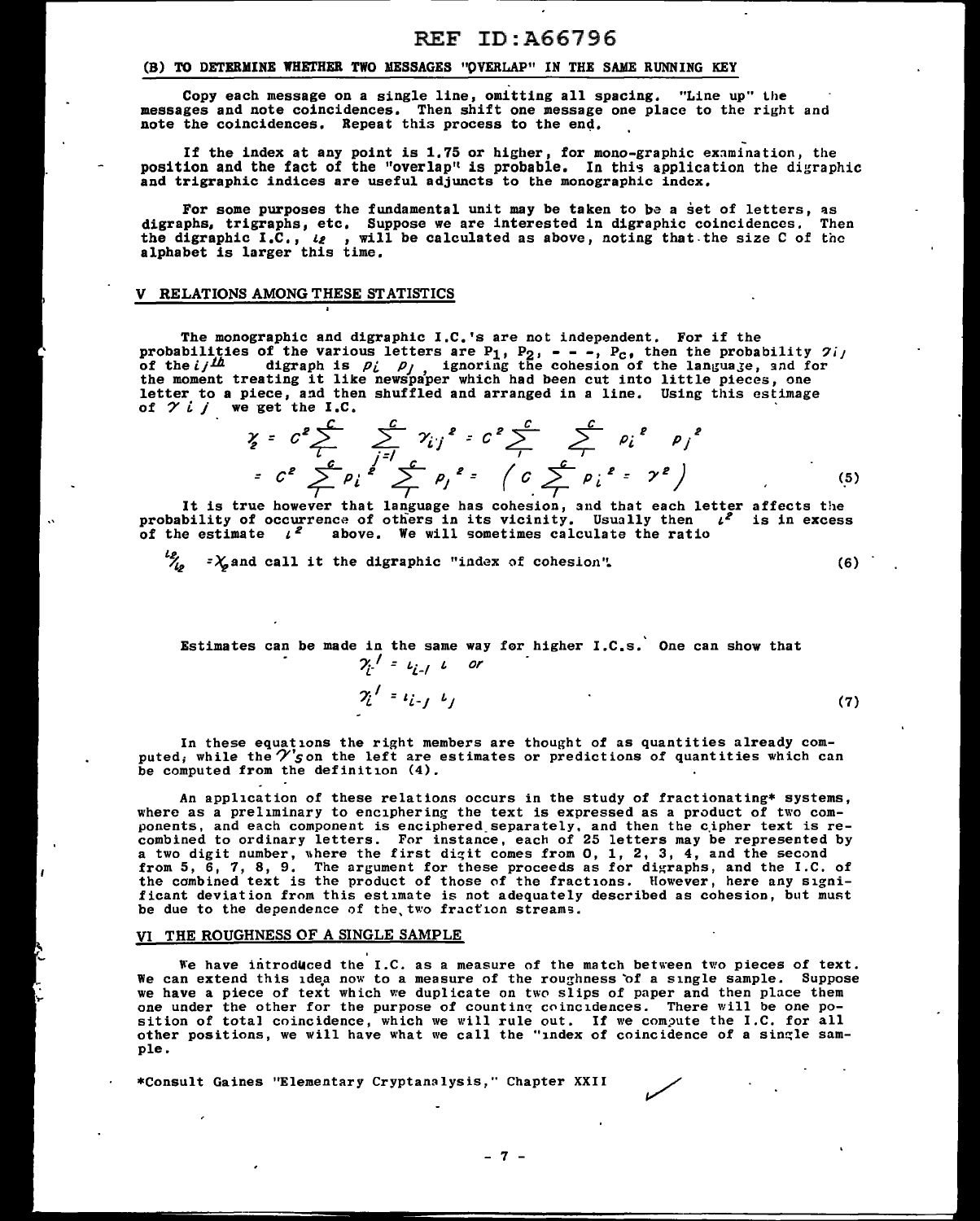If there are M letters in our sample, we will have looked in N = l/2M(M-l) distinct places.  $(8)$ 

If the text is flat we would expect  $\frac{N}{C} \neq \frac{M(M-1)}{2C}$  coincidences. (9)

If the text is not flat but have proportions  $P_1$ ,  $P_2$ , ---,  $P_c$  of letters, then there are  $f_1 = P_t M$  occurences of the i th letter.. In the course of our counting we will (10)<br>compare every letter with every other, so that the ith letter will give rise to  $1/2$ compare every letter with every other, so that the ith letter will give rise to  $1/2$  $f_i$   $(f_i -1)$  coincidences, or

$$
\sum_{i}^{c} \frac{1}{2} \frac{1}{2} \frac{1}{2} \frac{1}{2} \frac{1}{2} \frac{1}{2} \frac{1}{2} \frac{1}{2} \frac{1}{2} \frac{1}{2} \frac{1}{2} \frac{1}{2} \frac{1}{2} \frac{1}{2} \frac{1}{2} \frac{1}{2} \frac{1}{2} \frac{1}{2} \frac{1}{2} \frac{1}{2} \frac{1}{2} \frac{1}{2} \frac{1}{2} \frac{1}{2} \frac{1}{2} \frac{1}{2} \frac{1}{2} \frac{1}{2} \frac{1}{2} \frac{1}{2} \frac{1}{2} \frac{1}{2} \frac{1}{2} \frac{1}{2} \frac{1}{2} \frac{1}{2} \frac{1}{2} \frac{1}{2} \frac{1}{2} \frac{1}{2} \frac{1}{2} \frac{1}{2} \frac{1}{2} \frac{1}{2} \frac{1}{2} \frac{1}{2} \frac{1}{2} \frac{1}{2} \frac{1}{2} \frac{1}{2} \frac{1}{2} \frac{1}{2} \frac{1}{2} \frac{1}{2} \frac{1}{2} \frac{1}{2} \frac{1}{2} \frac{1}{2} \frac{1}{2} \frac{1}{2} \frac{1}{2} \frac{1}{2} \frac{1}{2} \frac{1}{2} \frac{1}{2} \frac{1}{2} \frac{1}{2} \frac{1}{2} \frac{1}{2} \frac{1}{2} \frac{1}{2} \frac{1}{2} \frac{1}{2} \frac{1}{2} \frac{1}{2} \frac{1}{2} \frac{1}{2} \frac{1}{2} \frac{1}{2} \frac{1}{2} \frac{1}{2} \frac{1}{2} \frac{1}{2} \frac{1}{2} \frac{1}{2} \frac{1}{2} \frac{1}{2} \frac{1}{2} \frac{1}{2} \frac{1}{2} \frac{1}{2} \frac{1}{2} \frac{1}{2} \frac{1}{2} \frac{1}{2} \frac{1}{2} \frac{1}{2} \frac{1}{2} \frac{1}{2} \frac{1}{2} \frac{1}{2} \frac{1}{2} \frac{1}{2} \frac{1}{2} \frac{1}{2} \frac{1}{2} \frac{1}{2} \frac{
$$

Comparing this with the expected in flat text we get the 1.C.  
\n
$$
\frac{\partial}{\partial t} = \sum_{j} \frac{\partial}{\partial t} f_{j} \quad (f_{i} - 1)
$$
\n
$$
\frac{\partial}{\partial t} = \sum_{j} \frac{\partial}{\partial t} f_{j} \quad (f_{j} - 1)
$$
\n
$$
\frac{\partial}{\partial t} = \sum_{j} \frac{\partial}{\partial t} f_{j} \quad (f_{j} - 1)
$$
\n(13)

In theoretical context (12) is more useful than  $(13)$ , but  $(13)$  is a little simpler for computational purposes.

Notice that this formula is different from (4). This is because of the omission of the perfect hit. If M is large enough then  $f_l$ -1 can be replaced by  $f_l^2 P_l M$  and M-1 by M, so that

$$
\delta = \frac{c}{M^2} \sum_{i=1}^{C} t_i^2 = c \sum_{i=1}^{C} p_i^2 = \gamma
$$
 (14)

is an asymptotic expression for *0*  Notice that  $c \geq 7 \geq 7$ 

We see that

 $\sqrt{ }$ 

$$
\delta \frac{M-1}{M} = \gamma - \frac{C}{M}
$$
\n
$$
\text{or } \frac{\delta (M-1) = \gamma M - C}{\delta} \quad \text{(15)}
$$
\n
$$
\delta = \frac{\gamma M - C}{\gamma \gamma} \quad \text{or } \gamma = \frac{\delta (M-1) + C}{\gamma} \quad .
$$
\n(16)

$$
\delta = \frac{\gamma M - c}{M - 1} \quad \text{or} \quad \gamma = \frac{\delta (M - 1) + c}{M} \quad .
$$

The error in using  $\gamma$  (usually more convenient) in place of

$$
\hat{\sigma} \text{ is } \overbrace{\begin{array}{c} \gamma - \delta = \frac{c - \gamma}{M - 1} = \frac{c - \delta}{M} \\ \end{array}}^{L \text{ (17)}}
$$

-~, ش<sub>م</sub> -<br>- $\cdot$  .

This error is always positive, that is,  $\gamma$  is an over-estimate of  $\delta$ . The error is smaller for larger values of  $\gamma$ , or larger values of M.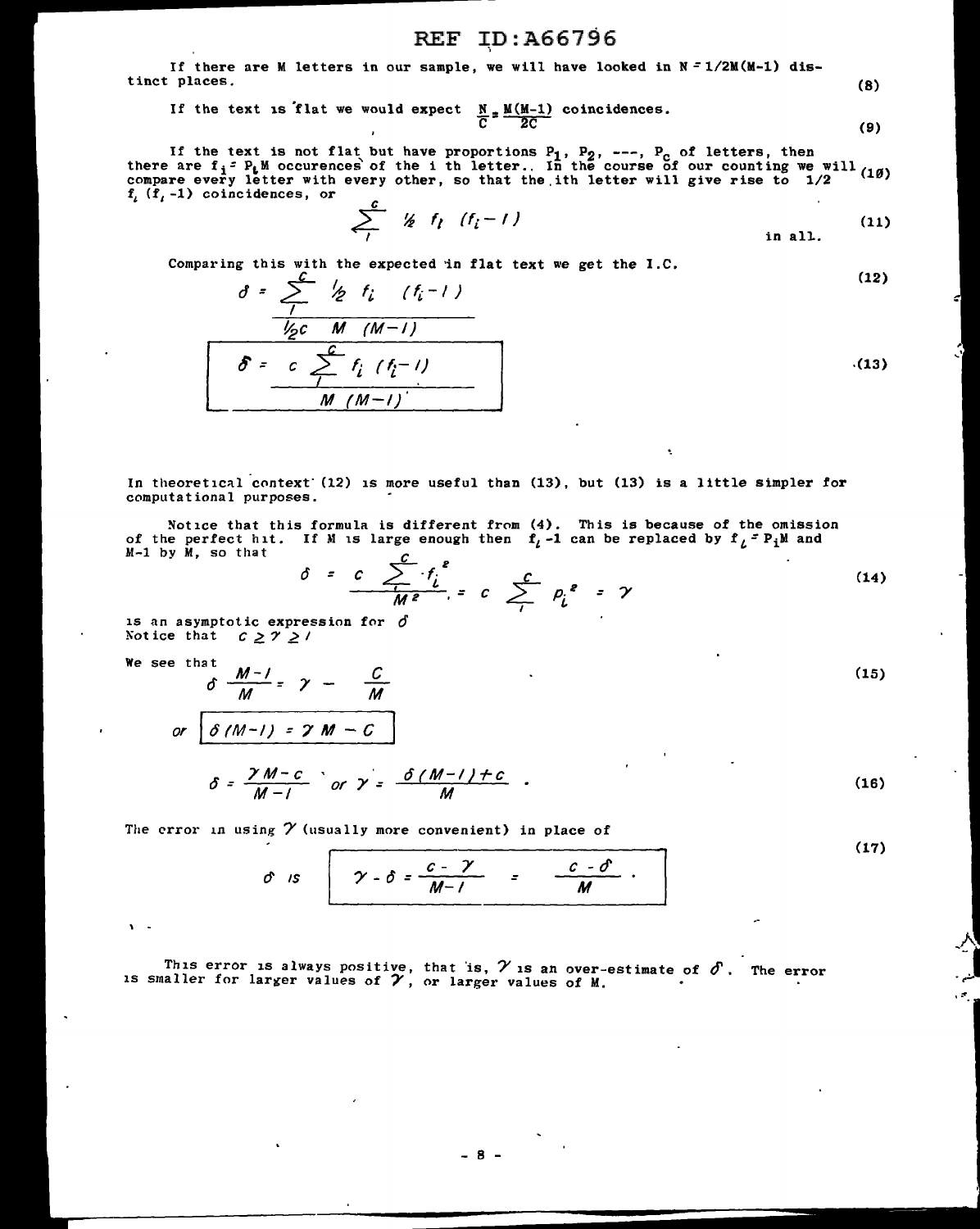Notice that  $\gamma$  is a measure of the shape of the distribution only, and is indecendent of the sample size, as is

$$
\gamma = \frac{c}{M^2} \sum_{i=1}^{\infty} f_i^2 = \frac{c \sum_{p_i} e_{m_i} e_{m_i}}{M^2} = c \sum_{i=1}^{\infty} f_i^2
$$
 (18)

 $c$  ince  $f_i = P_i M$ .

But  $\delta$  does depend on the sample size M, which is a desirable characteristic,  $\cdot$ since random roughness is usually present in small samples. For smaller samples

$$
\delta = \gamma = \frac{c - \gamma}{M - 1} \tag{19}
$$

is seen to be smaller, thus automatically compensating to some degree for small sam-<br>ple errors. We will usually measure the roughness of single samples by  $\hat{\sigma}$ , using  $\gamma$ as an asymptotic approximation.

### VII EXAMINATION OF CIPHER ALPHABETS AND CIPHER TEXTS

The indices of coincidences discussed in the previous paragraphs may be used in analyzing the internal structure of a cipher alphabet. A message of 173 letters has a frequency table as given below:

|  |  |  |  |  |  |  | <u>A B C D L F G H I J K L W N O P Q R S T U V W X Y Z</u>   |  |  |  |  |  |  |
|--|--|--|--|--|--|--|--------------------------------------------------------------|--|--|--|--|--|--|
|  |  |  |  |  |  |  | 5 3 6 14 2 2 10 22 6 4 8 13 1 0 14 16 0 13 2 13 0 7 19 1 2 1 |  |  |  |  |  |  |

We make a tally count, i.e., the number of times a letter occurs with the same frequency, thus.

| $\frac{111y}{2}$ | Number of<br>Tallies<br>n | $f(f-1)$<br>ぅ   | $n(x) f(f-1)$     |
|------------------|---------------------------|-----------------|-------------------|
|                  | 4                         | $\bullet$<br>ρ  |                   |
|                  | 3                         |                 |                   |
|                  | $\bullet$                 |                 |                   |
|                  |                           |                 |                   |
| 4                |                           |                 |                   |
| а                |                           | 15<br>$\bullet$ | .36               |
|                  |                           | 21              | 21                |
|                  |                           | $-28$           | 28                |
| 10               |                           | 45              | 90                |
| 13               |                           | 78              | 234               |
| 14               |                           | 91              | 182               |
| 19               |                           | 171             | 171               |
| 22               |                           | 231             | 231               |
|                  |                           |                 | Coincidences 1000 |

We find that there are 1000 coincidences. Although we can not count the coincidences in the examination of a single cipher text, we can evaluate the various frequency counts into actual coincidences. Having the actual coincidences from the table  $(1000)$ , we obtain the 1.C. by formula  $(13)$ .

$$
\delta = \frac{c \sum f_i(f_{i-1})}{M(M-1)}
$$

 $\delta = \frac{1000 \times 52}{173 \times 172} = 1.75$ Substituting.

The index of coincidence indicates that a monoalphabetic substitution was employed.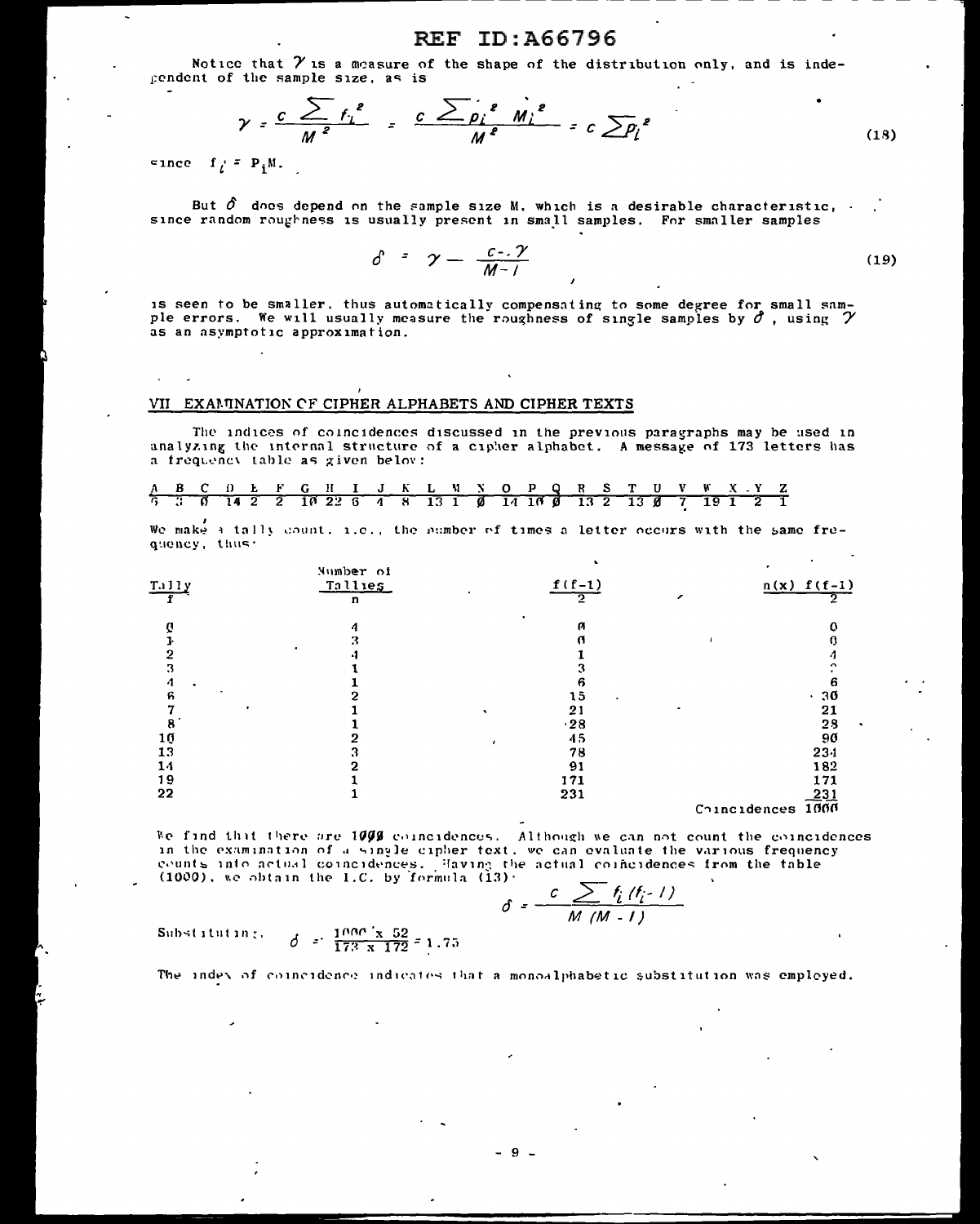As a second example to show the results obtained from small texts, we calculate as follows from a frequency count of 36 letters assumed to be monoalphabetic.



IC =  $\frac{36 \times 26 \times 2}{36 \times 35}$  = 1.49.

 $\ddot{\phantom{a}}$ 

The alphabet in question was actually a monoalphabetic substitution. With a small amount of text, the simple index is somewhat indeterminate, Using the'triple and quadruple indices, the results are even more so, and at times may give even false indications. It is again emphasized that sufficient text must be used to give positive indications.

As another elementary example of the application of the index of coincidence to the internal examination of a cipher text, we have, for example, a 5-letter repetition at an interval of 85. Is the cipher a polyalphabet cipher of 5 or 17 alphabets? By means of internal examination with the index of coincidence we can determine what type means of internal examination with the index of coincidence we can determine what type of cipher we have. Make a frequency count of the cipher alphabets assuming 5 and then 17 alphabets.

Calculate the index of coincidence in each case for one. or more alphabets. The indices of higher value will indicate which assumption is correct. If neither assumption shows positive results (an index aro'und 1.7) we may have a progressive cipher, running key cipher, auto key cipher, or cipher of even more complex nature.

Another elementary application is as follows. We have a cipher message which has been intercepted. The I.C. is computed and found to be  $\mathcal{O}=1.79$ .

This is so rough as to resemble plain text. A simple substitution has the property of leaving  $\sigma$  unchanged, and so has a transposition. Multi-alphabet substitutions lower the I.C.. So we are reduced to three hypotheses, that our sample is either transposed plain text, a simple substitutiop, or both substitution and transposition.

The digraphic I.C. is computed,  $\sigma_2 = 4.85$ . Remember that its expected value is 3.  $65 = \theta^2$  in view of the known roughness. Therefore the index of coherence is  $K_2 =$  $\frac{4.85}{3.05}$  = 1,56

Since a transposition destroys coherence we can assert that no transposition is involved. Multigraphic Indices of coincidence are preserved by a simple substitution.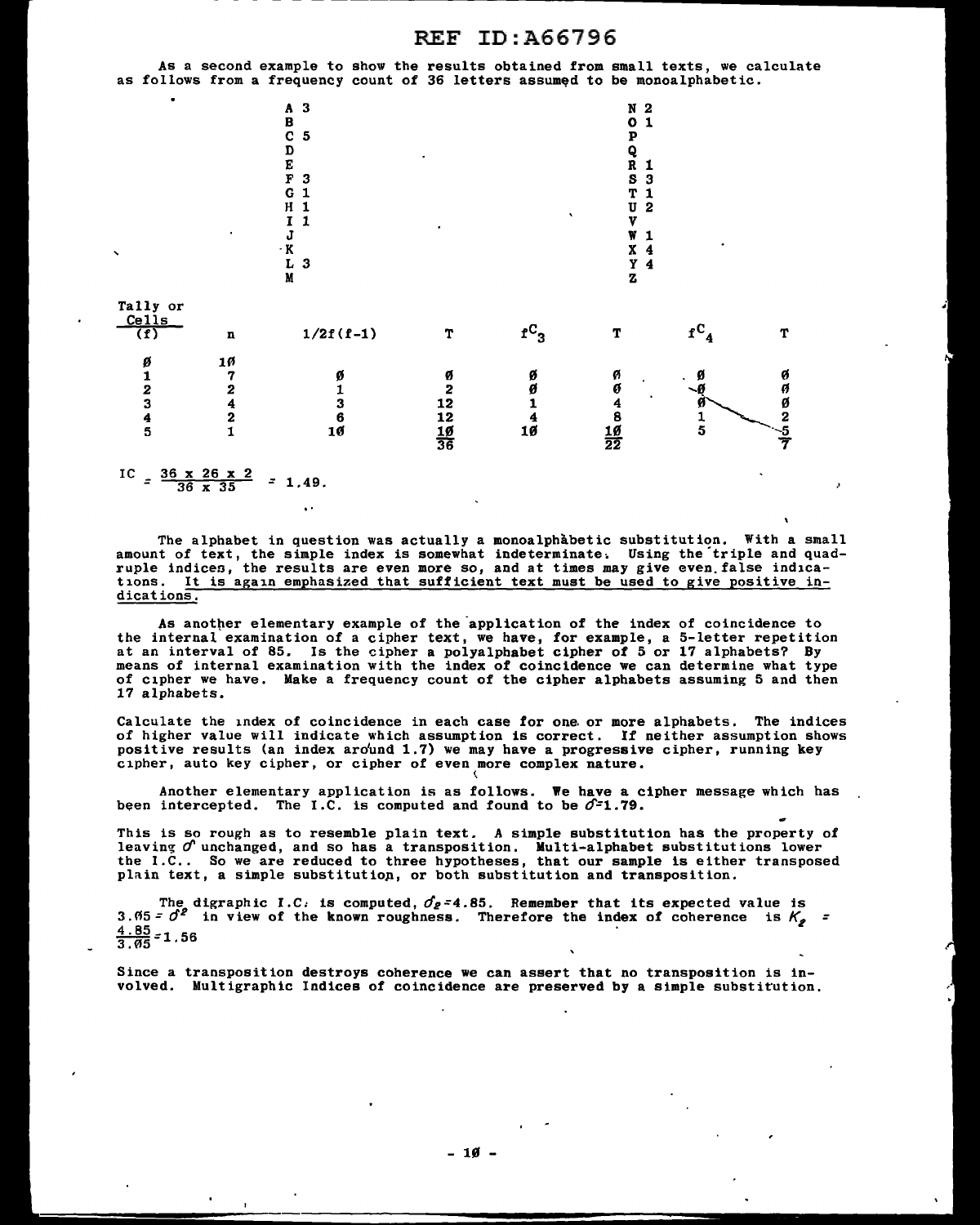### VIII THE STANDARD DEVIATION

We have already several times referred to the fact that these statistics are useful only if the sample is large enough. To get an idea as to whether this is the case or not we measure our results in terms of a standard deviation, "sigma". One standard deviation is roughly one half the width of a band which when placed about the average will include two-thirds of the data. It is a measure of the dispersion. If sigma is large the data is spread out wide, and if it is small the numbers are close together. In a binomial distribution the standard deviation is  $\sigma$   $\sqrt{N}$  ,  $\rho$  where  $N$  is the number of observations and  $\rho$  and  $q$  are the probabilities of success and failure.

To estimate the significance of  $\hat{J}$ , we refer to (12), where the denominator is the expected number of incidences in flat text. and the numerator is the number found. Assuming a binomial distribution of the incidences we find the variance  $\sigma^{-2}$ =N<sub>nn</sub>=  $M(M-1)(C-1).$ <br> $2C^2$  $2c^2$  (26)

If s is the "sigmage" or deviation of the number found divided by  $\sigma$  we have

$$
s = \frac{V_e \sum f_i (f_i - 1) - M(M - 1)}{\sqrt{\frac{M(M - 1)(C - 1)}{2C^2}}}
$$
(21)

- - -------~-----------

$$
\frac{c \sum f_i (f_i - I) - M (M - I)}{\sqrt{2(G-1)(M)(M - I)}} = \frac{c \sum f_i (f_i - I)}{M (M - I)} - I = \frac{\partial - I}{\sqrt{2 \frac{c - I}{M(M - I)}}}
$$
(22)

$$
\frac{\delta-1}{\sqrt{2(C-1)}} \quad \sqrt{M(M-1)} \qquad = \boxed{\frac{\delta-1}{\sqrt{2(C-1)}} \quad M.}
$$

For M>51 error is less than 1%.

Notice that the sigmage is a linear function of the simple size  $M$ , and also linear with the "bulge"  $\sigma$ - $\prime$ . The denominator is relatively unimportant to the es-<br>timation of *S* except in shifting from code to cipher, when C can change from 500,000 to as small as 10.

The bulge  $0$ -/ is a quantity which will recur frequently.

Formula (23) does not apply to the iota I.C. For that we have the expected number  $g$  and  $\mathcal{H}$  found. Then  $\sigma^2 = \mathcal{H}_C$   $(1 - \frac{1}{\sqrt{c}})$  and the sigmage is and the sigmage is

$$
S = \frac{g - \gamma_c}{\sqrt{\gamma_c(1 - \gamma_c)}} = \frac{g\gamma_w - 1}{\sqrt{\frac{c - 1}{w}}} = \frac{l - 1}{\sqrt{c - 1}} \sqrt{N}
$$
 (24)

In this case the sigmage is linear with the bulge square root of the sample size.  $l - l$ , but varies only as the

The significance of s is given in the following table, which lists the probability of getting  $s$  or a larger result from chance.

(23)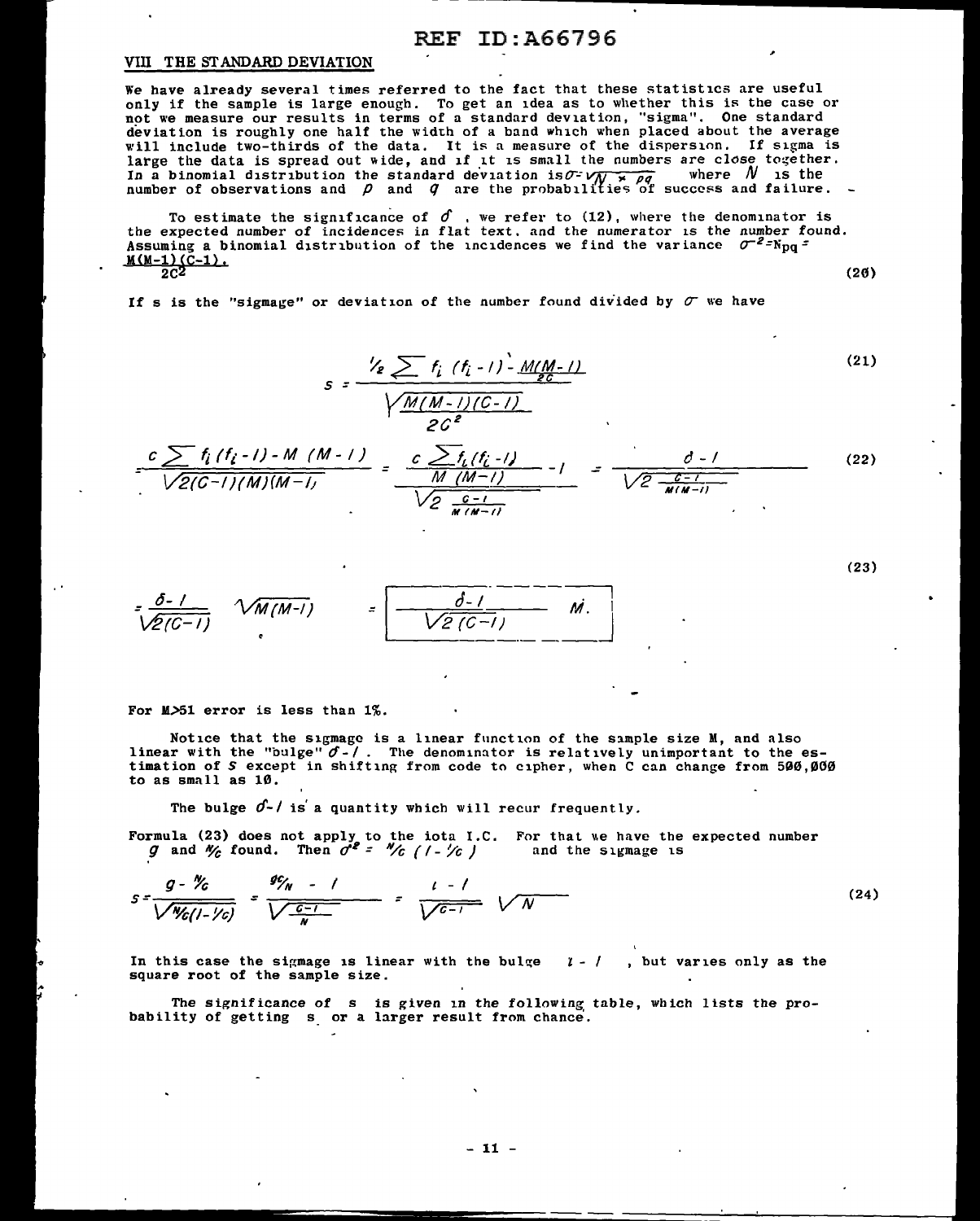|                 |       |                | ,                                               |
|-----------------|-------|----------------|-------------------------------------------------|
| s               | prob. | s              | prob.                                           |
| .1              | .4602 | 2.9            | .0019                                           |
| $\cdot$         | .4207 | 3.Ø            | $.09135 - 1/800$<br>$\bullet$                   |
| $\cdot$ 3       | .3821 |                | .ศศศ69                                          |
| $\cdot$         | .3446 | $3.2$<br>$3.4$ | .00034 = 1/3000                                 |
| .5              | .3085 | 3.6            | .00016                                          |
| ${\bf .6}$      | .2743 | 3.8            | .00007                                          |
| $\cdot$ 7       | .2420 | 4.Ø            | .00003 -<br>1/33.000                            |
| $\cdot$ 8       | .2119 | 4.101          | .0000206                                        |
| .9              | .1841 | 4.200          | .0000134                                        |
| 1.0             | .1587 | 4.299          | .0000086                                        |
| 1.1.            | .1357 | 4.398          | .0000055                                        |
| 1.2             | .1151 | 4.497          | .0000035 - 1/300.000                            |
| 1.3             | .0968 | 4.596          | .0000022                                        |
| 1.4             | .0808 | 4.695          | .0000014 = 1/711.000                            |
| 1.5             | .0668 | 4.794          | .0000008 = 1/1,250,000                          |
| 1.6             | .0548 | 4.907          | .00000046164                                    |
| 1.7             | .0446 | 5.006          | .00000027741                                    |
| 1.8             | ,0359 | 5.105          | .00000016513                                    |
| 1.9             | .0287 | 5.209          | .00000009736                                    |
| 2.6             | .0228 | 5.303          | $.00000005686 = 1/18$ million                   |
| 2.1             | .0179 | 5.402          | $=1/30$ million<br>.00000003290                 |
| $2.2$<br>$2.3$  | .0139 | 5.501          | .ศศตศตตตา 850                                   |
|                 | .0107 | 5.600          | .00000001070                                    |
| 2.4             | .0082 | 5.798          | .00000000335                                    |
| 2.5             | .0062 | 6.Ø80          | .00000000060                                    |
| 2.6             | .0047 | 6.503          | .00000000004                                    |
| 2.7             | .0035 | 6.785          | $1/100,000$ millio<br>.00000000001 <del>.</del> |
| $\sim$ $\alpha$ | aane  |                |                                                 |

### **EXAMPLE**

Suppose an unknown cipher in four digit groups is being investigated and the question is whether it is reenciphered\* or not. If it is the text can be expected to resemble<br>random more than if it is not. We make a frequency count on the 10,000 groups and then<br>determine how likely such a distribution is by cha seek an explanation.

If 560 groups are counted and  $\Sigma f_i/f_{i-}/f = 76$  then  $\sigma = 2.4/$  This gives a sigmage  $s = 56$ . The table shows that we would have to repeat this procedure about 120 million times on random material to get a like result. We result is unlikely by chance and that an explanation is called for. The obvious one is that there is no reencipherment, or that it is very feeble. Tests to check this further hypothesis can be quickly devised.

\*See Gaines "Elementary Cryptanalysis" page 2.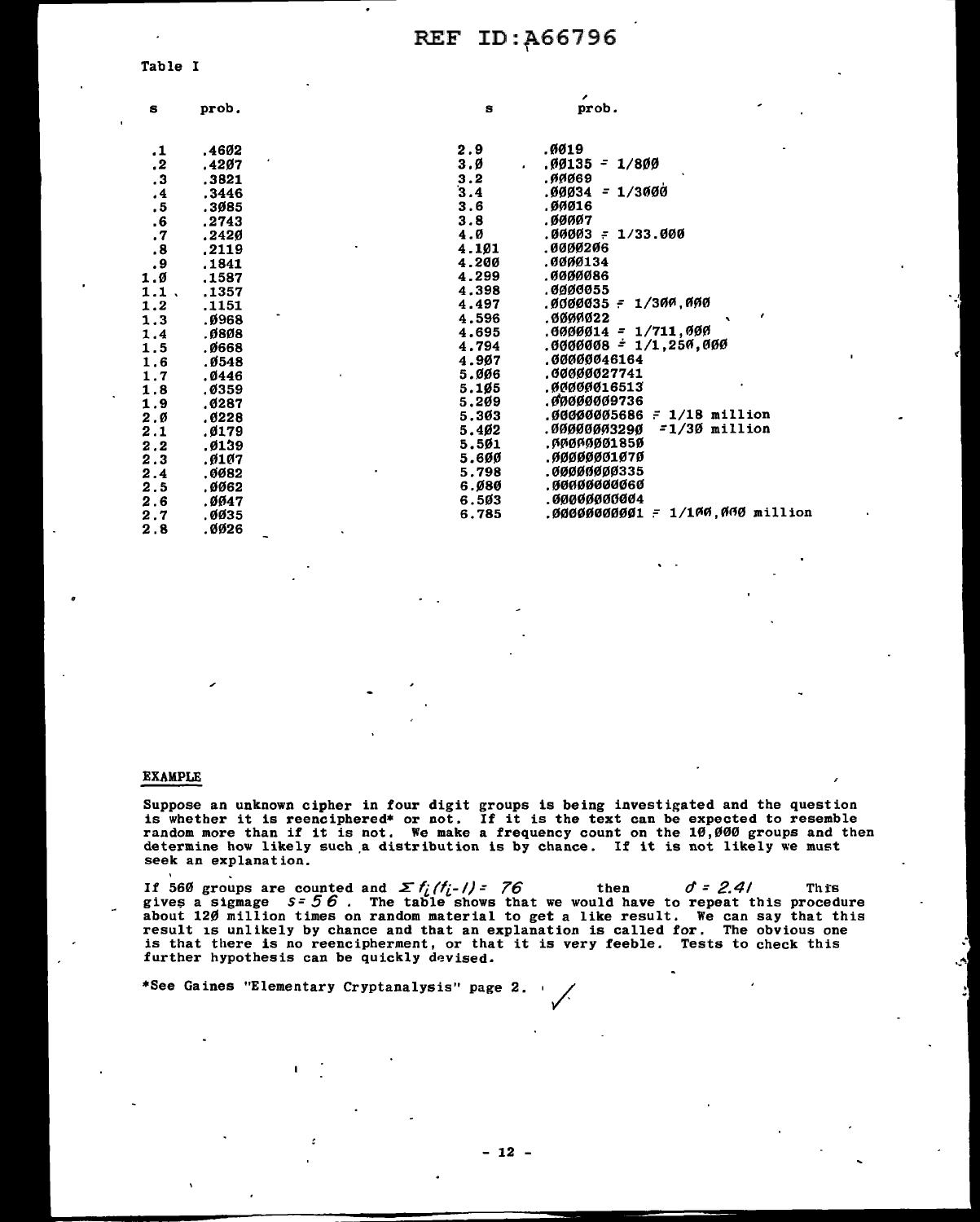$\lambda$ 

### IX TO DETERMINE WHETHER TWO ALPHABETS ARE IDENTICAL ALPHABETS

Assume that a complex cipher using secondary alphabets has been analyzed and reduced to 50 alphabets. There are only 26 possible secondary alphabets, so some of these 50 alphabets can be combined. Visual inspection is too inaccurate to be trusted, except within an abnormally large amount of text.

Four sample alphabets are given in the table following, A and B.

### Table "A'' -- Frequency Tables

| No. 1                      |               | $\underline{No. 2}$ .      | No. 3                                      | No. 4                                                      |
|----------------------------|---------------|----------------------------|--------------------------------------------|------------------------------------------------------------|
|                            |               |                            | $\begin{array}{c} 2 \\ 2 \\ 1 \end{array}$ | $\mathbf 2$<br>Α                                           |
|                            | 2             |                            |                                            |                                                            |
|                            | $\mathbf{1}$  |                            |                                            | 1                                                          |
|                            |               |                            |                                            | $\mathbf{1}$                                               |
| ABCDEFGHIJKL               |               | ABCDEF<br>$\frac{1}{3}$    | ABCDEFGH<br>$\overline{2}$                 | <b>BCDEFGHI</b>                                            |
|                            | $\frac{3}{1}$ |                            |                                            | 1                                                          |
|                            |               | G                          | $\mathbf{2}$                               |                                                            |
|                            |               | H                          |                                            |                                                            |
|                            | $\frac{2}{2}$ | I                          | I<br>3                                     | $\mathbf{z}$                                               |
|                            | 1             | J<br>1                     | J                                          | J                                                          |
|                            |               | $\bf K$<br>2               | K                                          | K                                                          |
|                            |               | $\mathbf{1}$<br>L          |                                            |                                                            |
| M                          |               | M                          | M<br>1                                     |                                                            |
| N                          | $\frac{2}{3}$ | N<br>$\bf{2}$              | $\overline{\mathbf{3}}$<br>N               | N<br>1                                                     |
| $\mathbf{o}$               |               | $\mathbf 0$                | 0                                          | $\frac{2}{1}$<br>$\mathbf{o}$                              |
| p                          |               | 1                          | P                                          | $\bf p$                                                    |
|                            |               | P<br>Q<br>R<br>S<br>T<br>1 | Q                                          | $R$<br>$S$<br>$T$                                          |
|                            |               | $\mathbf{1}$               | R                                          |                                                            |
|                            |               |                            | S                                          | 3                                                          |
| $Q_R$<br>$T$<br>$T$<br>$V$ |               | 1                          | Т                                          |                                                            |
|                            |               | U                          | U                                          | U                                                          |
|                            |               | $\bf v$<br>2               | v                                          | V                                                          |
| W                          |               | γ                          | Y<br>1                                     | $\mathbf{K}$<br>$\begin{array}{c} 3 \\ 2 \\ 1 \end{array}$ |
|                            |               | X<br>Y<br>$\mathbf{2}$     |                                            | $\mathbf{x}$<br>$\mathbf{y}$                               |
| X<br>Y                     | 2             |                            | X<br>Y<br>1                                |                                                            |
| $\mathbf z$                | 1             | z                          | z<br>2                                     | $\bar{z}$                                                  |
|                            |               | 20                         | $2\%$                                      | $20 \,$                                                    |
|                            | 20            |                            |                                            |                                                            |

Table "B" -- Repeated Letters

| $No.1 - 2 - 2$                                                                                                                     | $No.1 - 8 - 3$                                                                                                                                                                                                                              | $N_0$ . 1-&-4                                                                                                                                                                       | $N_0$ , $2 - 8 - 3$                                                                                                                                                         | $No.2 - k - 4$                                                                                                                                                                                       | $No.3 - 8 - 4$                                                                                                                                                                                                             |
|------------------------------------------------------------------------------------------------------------------------------------|---------------------------------------------------------------------------------------------------------------------------------------------------------------------------------------------------------------------------------------------|-------------------------------------------------------------------------------------------------------------------------------------------------------------------------------------|-----------------------------------------------------------------------------------------------------------------------------------------------------------------------------|------------------------------------------------------------------------------------------------------------------------------------------------------------------------------------------------------|----------------------------------------------------------------------------------------------------------------------------------------------------------------------------------------------------------------------------|
| A B C D E<br>9<br>F<br>G<br>H<br>I<br>J<br>K<br>L<br>M<br>N<br>6<br>$\mathbf{o}$<br>P<br>Q<br>R<br>S<br>٠<br>T<br>U<br>V<br>W<br>X | A<br>B<br>$\mathbf{r}$<br>4<br>$\mathbf c$<br>1<br>$\frac{\mathbf{D}}{\mathbf{E}}$<br>6<br>F<br>G<br>H<br>I<br>6<br>J<br>K<br>L<br>M<br>$\mathbf{2}$<br>$\mathbf{9}$<br>N<br>$\mathbf{o}$<br>P<br>Q<br>R<br>S<br>T<br>U<br>v<br>٠<br>W<br>X | Α<br>B<br>Ċ<br>$\mathbf{1}$<br>D<br>E<br>F<br>1<br>G<br>H<br>$\mathbf{I}$<br>4<br>J<br>K<br>L<br>M<br>N<br>3<br>$\mathbf o$<br>$\mathbf{P}$<br>Q<br>Ŕ<br>S<br>T<br>U<br>v<br>W<br>X | Α<br>B<br>$\mathbf c$<br>D<br>E<br>6<br>$\overline{\mathbf{F}}$<br>G<br>$\bf{H}$<br>J<br>K<br>L<br>M<br>N<br>6<br>O<br>P<br>Q<br>$\mathbf R$<br>S<br>T<br>ŢŢ<br>v<br>W<br>X | Α<br>B<br>C<br>D<br>$\mathbf{1}$<br>E<br>F<br>Ġ<br>H<br>I<br>J<br>K<br>L<br>M<br>N<br>$\overline{2}$<br>o<br>$\mathbf{p}$<br>1<br>$\frac{\mathbf{Q}}{\mathbf{R}}$<br>S<br>T<br>Ù<br>v<br>Κ<br>X<br>4 | 4<br>Α<br>B<br>$\mathbf{C}$<br>$\mathbf{1}$<br>D<br>E<br>F<br>G<br>$\mathbf H$<br>I<br>6<br>J<br>K<br>Г<br>M<br>N<br>3<br>$\mathbf o$<br>$\mathbf{p}$<br>Q<br>R<br>S<br>T<br>U<br>v<br>W<br>3<br>$\boldsymbol{\mathrm{x}}$ |
| Y<br>4                                                                                                                             | Y<br>$\mathbf{2}$                                                                                                                                                                                                                           | Y<br>$\mathbf{2}$                                                                                                                                                                   | Y<br>$\cdot$                                                                                                                                                                | Y<br>2                                                                                                                                                                                               | Y<br>1                                                                                                                                                                                                                     |
| 19<br>Total<br>coin-<br>cidences                                                                                                   | 32                                                                                                                                                                                                                                          | 11<br>$\mathbf{r}_\mathrm{a}$                                                                                                                                                       | 14                                                                                                                                                                          | $10\,$                                                                                                                                                                                               | 18                                                                                                                                                                                                                         |

Chance coincidences  $=$   $\frac{400}{26}$   $=$   $15.4$ 

 $- 13 -$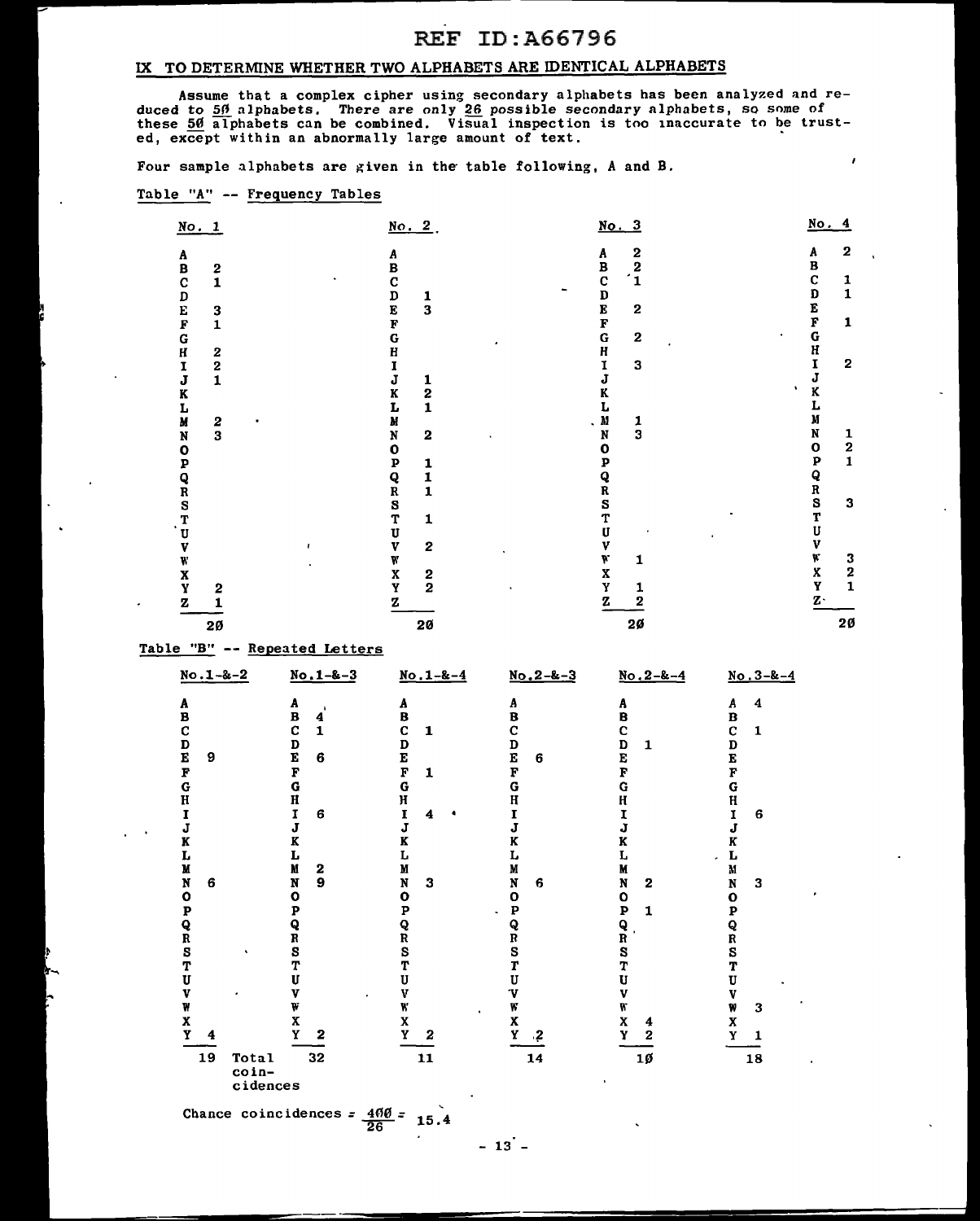Line up two alphabets at a time and cross multiply the repetitions for each letter (see table "B"). "E" occurs 3 times in No. 1 alphabet and 3 times in No. 2. There are 9 pairs of "E's" in No. 1 and No. 2. Add the coincidences noted for a pair of alphabets.

There are 20 letters in each' alphabet which gives 400 pairs of letters to deal with. Chance would give 400/26, or 15.4 repeated letters in two alphabets. The index of coincidence is the sum of the actual coincidences divided by 15.4.

The indices are as follows:

No. 1-&-2 1.23<br>No. 1-&-3 2.08<br>No. 1-&-4 .71  $.68$  (above the normal 1.75)<br>.71 (alphabets No.1-&-3 mus)  $.71$  (alphabets No.1-&-3 must be identical)<br>.91 No.  $2-8-3$  . 91<br>No.  $2-8-4$  . 65  $No. 2 - k - 4$ 

#### X THE CROSS I. C.

Suppose we have two stretches of text of which the distributions are given by  $P_1$ ,  $P_2$ , ---,  $P_c$  and  $q_1$ ,  $q_2$ , ---,  $q_c$ 

$$
\sum_{i=1}^c p_i = 1, \quad \sum_{i=1}^c q_i = 1.
$$

If these are placed one above the other the probability of an incidence at any one position is

$$
\sum_{i=1}^c p_i q_i
$$

and the I.C. is

 $\sum \rho_i^+ \, q_i^-$ 

We can show that the expected value of  $\zeta$  is 1. Suppose that we apply a permutation to the q's and recompute  $\zeta^*$ . If we do this for all C! permutations and av-<br>erage them we get

$$
E(\xi) = \frac{1}{\sqrt{2}} \xi = \frac{1}{\sqrt{2}} \sum_{\substack{\text{all} \\ \text{permutations}}} c \sum_{\substack{P_i \\ \text{permutations}}} \frac{c}{P_i} q_i
$$

where q *l'* is one of the q's, depending on the permutation. Each q comes into a given position (C-1)! times. Thus

$$
\sum_{\substack{\text{with }n \text{ is odd}}}\ q_{i} = (c-1)! \quad \text{and} \quad
$$
  

$$
E(\xi) = \frac{c}{k!} \sum_{l=1}^{c} \rho_{i} \sum_{\substack{\text{with }n \text{ is odd}}\\ \text{by }n \text{ is even}} \frac{q_{i}!}{q_{i}!} = \frac{c(c-1)!}{c^{n}} \sum_{j}^{c} \rho_{j} = 1.
$$

All  $l = l$   $l = l$   $p_{\text{small}}$   $p_{\text{small}}$   $p_{\text{small}}$   $p_{\text{small}}$   $p_{\text{small}}$   $p_{\text{small}}$   $p_{\text{small}}$   $p_{\text{small}}$   $p_{\text{small}}$   $p_{\text{small}}$   $p_{\text{small}}$   $p_{\text{small}}$   $p_{\text{small}}$   $p_{\text{small}}$   $p_{\text{small}}$   $p_{\text{small}}$   $p_{\text{small}}$   $p_{\text{small}}$   $p_{\text{small}}$   $p_{\text{small}}$   $p_{\text{$ 

If one of the samples of text is flat, say  $q_i$  =  $\frac{1}{c}$  , then

*t* =I (26)

For

$$
f = c \sum_{i} p_i q_i = g \sum_{i} p_i = I_s = I
$$

If both samples are very rough, then  $\mathcal{E}$  fluctuates widely as the q's are permuted. The question arises, how wide is the distribution of  $\zeta$  ?

(25)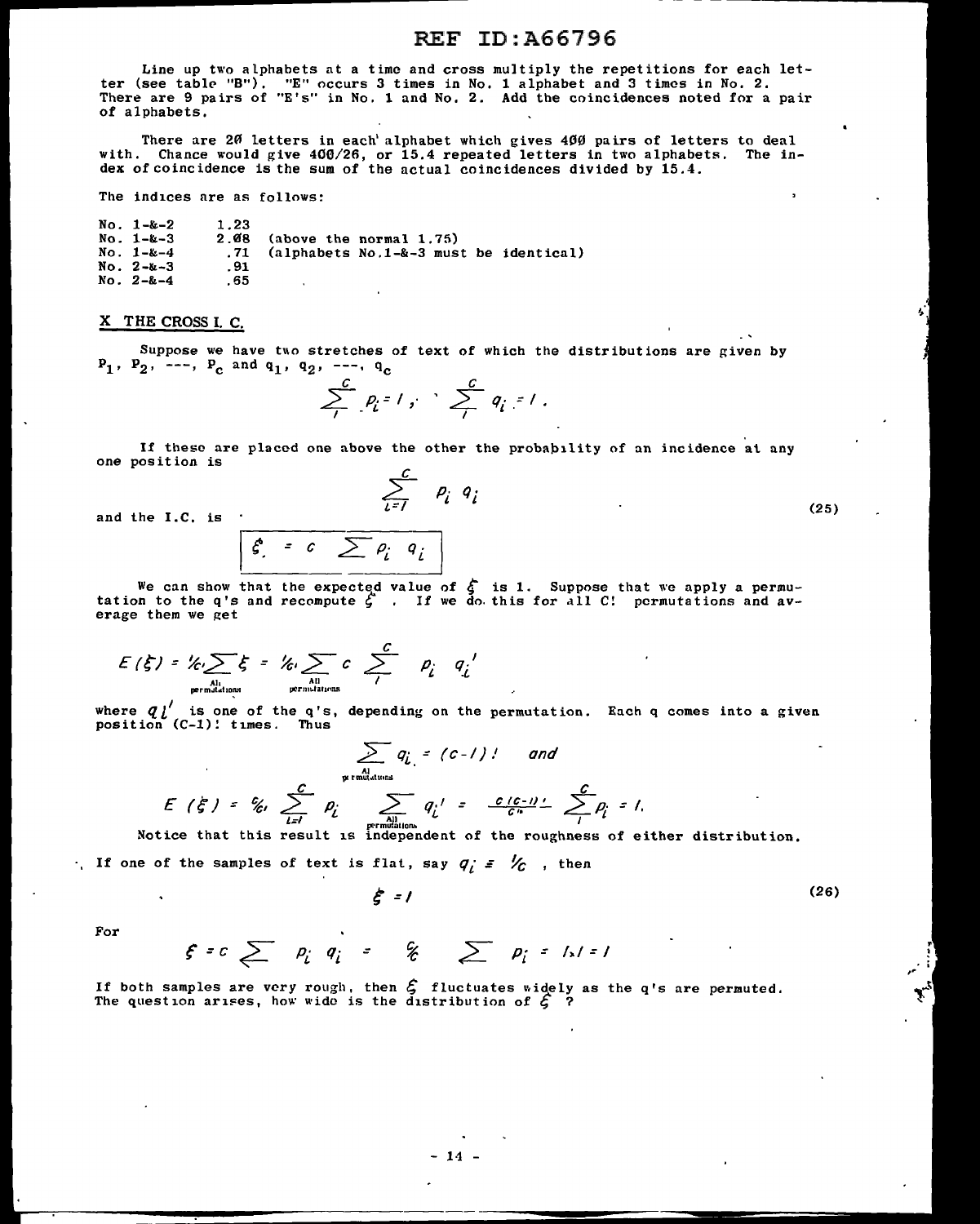A standard measure is the "variance"

$$
\sigma^2 = E(\xi^2) - [E(\xi) ]^2.
$$
 (27)

We evaluate 
$$
E(\xi^2) = \frac{1}{2} \int_C \sum_i (c \sum_i \rho_i q_i)^2
$$
 (28)

where  $\sum_{T}$  is understood to mean the sum over all possible permutations of the q's.<br>Then  $E(\xi^2) = \frac{k!}{T} \sum_{i=1}^{C} \sum_{j=1}^{C} p_i q_i$   $p_j q_j$  $(29)$ 

$$
= g_{\ell}, \sum_{i=1}^c \sum_{j=1}^c p_i p_j \sum_{\tau} q_i q_j
$$

The term  $\sum_{i} q_i q_j$  can be evaluated in each of the cases  $i \dagger j$  and  $i = j$ l,

We will use 
$$
P = c \sum_{i}^{c} p_{i}^{e}
$$
 and  $Q = c \sum_{i}^{c} q_{i}^{e}$ 

s the I.C.'s of the two samples.  
\nFor 
$$
i+j
$$
  $\sum_{\tau} q_i q_j = (c-2)'\sum_{i \neq j} q_i \cdot q_j$   
\n
$$
= (c-2)!\sum_{i=1}^{C} q_i \sum_{i \neq j}^{C} q_i = (c-2)'\sum_{i \neq j}^{C} q_i' \cdot (1-q_i)
$$
  
\n
$$
= (c-2)!\sum_{i=1}^{C} (q_i - q_i^2) = (c-2)!\left(1 - \frac{9}{6}\right), \qquad (30)
$$

For 
$$
i = j
$$
  $\sum_{\tau} q_i^2 = (c - 1)!\sum_{i=1}^{c} q_i^2 = (c - 1)!\sum_{k=1}^{k} q_k$  (31)

Thus (29) becomes

 $\overline{\mathbf{a}}$ 

$$
E(\xi^{e}) = c_{\ell}^{e} \sum_{i=1}^{c} \sum_{j \neq i}^{c} p_{i}^{e} (c-2)! \frac{c-a}{c} + c_{\ell}^{e} \sum_{i=1}^{c} p_{i}^{e} (c-1)! \mathcal{U}
$$
  
\n
$$
= c_{\ell}^{e} \sum_{i=1}^{c} (c-2)! \frac{c-a}{c} \sum_{i=1}^{c} \sum_{j \neq i}^{c} p_{i}^{e} p_{j} + c_{\ell}^{e} (c-1)! \mathcal{U}
$$
  
\n
$$
= c_{\ell}^{e} \sum_{i=1}^{c} (c-2)! \frac{c-a}{c} \sum_{i=1}^{c} \sum_{j \neq i}^{c} p_{i}^{e} p_{j} + c_{\ell}^{e} (c-1)! \mathcal{U}
$$
  
\n
$$
= \frac{c^{e} - c \rho - c a + \rho a}{c (c-1)} + \frac{c a \rho - a \rho}{c (c-1)} + \frac{c}{c} \frac{c - \rho - a \rho}{c (c-1)} + \frac{c}{c} \frac{c^{e} - c \rho - c a + c a \rho}{c (c-1)} + \frac{c a \rho - a \rho}{c (c-1)} - \frac{c^{e} - c \rho - c a + c a \rho}{c (c-1)} - \frac{c - \rho - a + \rho a}{c - 1} - \frac{c - \rho - a + \rho a}{c - 1} - \frac{c}{c} \frac{c}{c} + \frac{c}{c} \frac{c}{c} + \frac{c}{c} \frac{c}{c} + \frac{c}{c} \frac{c}{c} + \frac{c}{c} \frac{c}{c} + \frac{c}{c} \frac{c}{c} + \frac{c}{c} \frac{c}{c} + \frac{c}{c} \frac{c}{c} + \frac{c}{c} \frac{c}{c} + \frac{c}{c} \frac{c}{c} + \frac{c}{c} \frac{c}{c} + \frac{c}{c} \frac{c}{c} + \frac{c}{c} \frac{c}{c} + \frac{c}{c} \frac{c}{c} + \frac{c}{c} \frac{c}{c} + \frac{c}{c} \frac{c}{c} + \frac{c}{c} \frac{c}{c} + \frac{c}{c} \frac{c}{c} +
$$

 $(32)$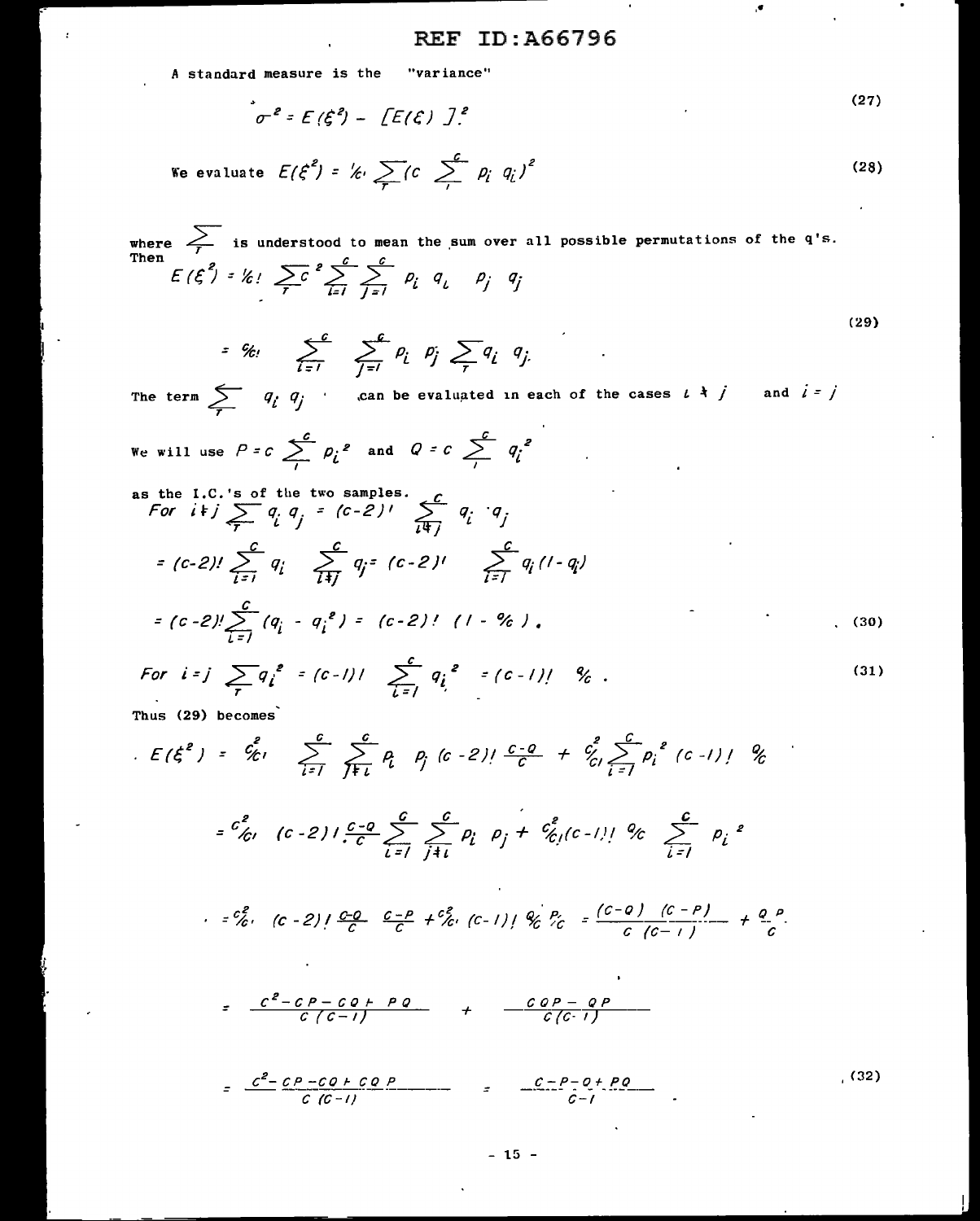Then since  $E(f) = 1$ , we have

$$
E(\xi) - [E(\xi)]^2 = \frac{C - P - Q + PQ}{C - 1} - 1
$$

$$
= \frac{C - P - Q + PQ - C + 1}{C - 1} = \frac{PQ - P - Q + 1}{C - 1}
$$

$$
\sigma^{2} = \frac{(P-1)(Q-1)}{C-1}
$$
 (33)

IS

This says that the square of a standard deviation  $\sigma^-$  is the product of the bulges  $over c-1.$ 

$$
S = \frac{\xi - 1}{\sqrt{\frac{(P-1)(0-1)}{C-1}}} = (\xi - 1) \sqrt{\frac{C-1}{(P-1)(0-1)}}
$$

a measure of the significance which can be judged from table I.

The function  $\xi'$ lions. can be used as a measure of correlation between two distribu-

#### XI THE COINCIDENCE TEST USED TO ALIGN SECONDARY ALPHABETS INTO A PRIMARY ALPHABET

 $\mathbf{r}$ 

We give here a special application of the I.C. statistic. An actual problem from the elementary cour~e is used. problem 4 of assignment 6. Special frequency distribu-<br>tion tables were made of the sample lined up into 26 columns. i.e., lines of 26 letters each.

This problem happens to be enciphered by means of a Vigenere table. the columns being used in successions. Consequently if the cipher text is lined up 26 wide each column is enciphered by a monoalphabetic substitution. Each alphabet is a slide on that in the next column. If we knew the plain and cipher sequences the text could be decrypted. The problem is to recover these sequences. Since the sequence is not alphabetical, adjacent frequency counts as given in table C appear unrelated. But if processed at the rows they must be related by being slides on each other. If we can es-<br>we look at the rows they must be related by being slides on each other. If we can establish these slides will have the cipher sequence.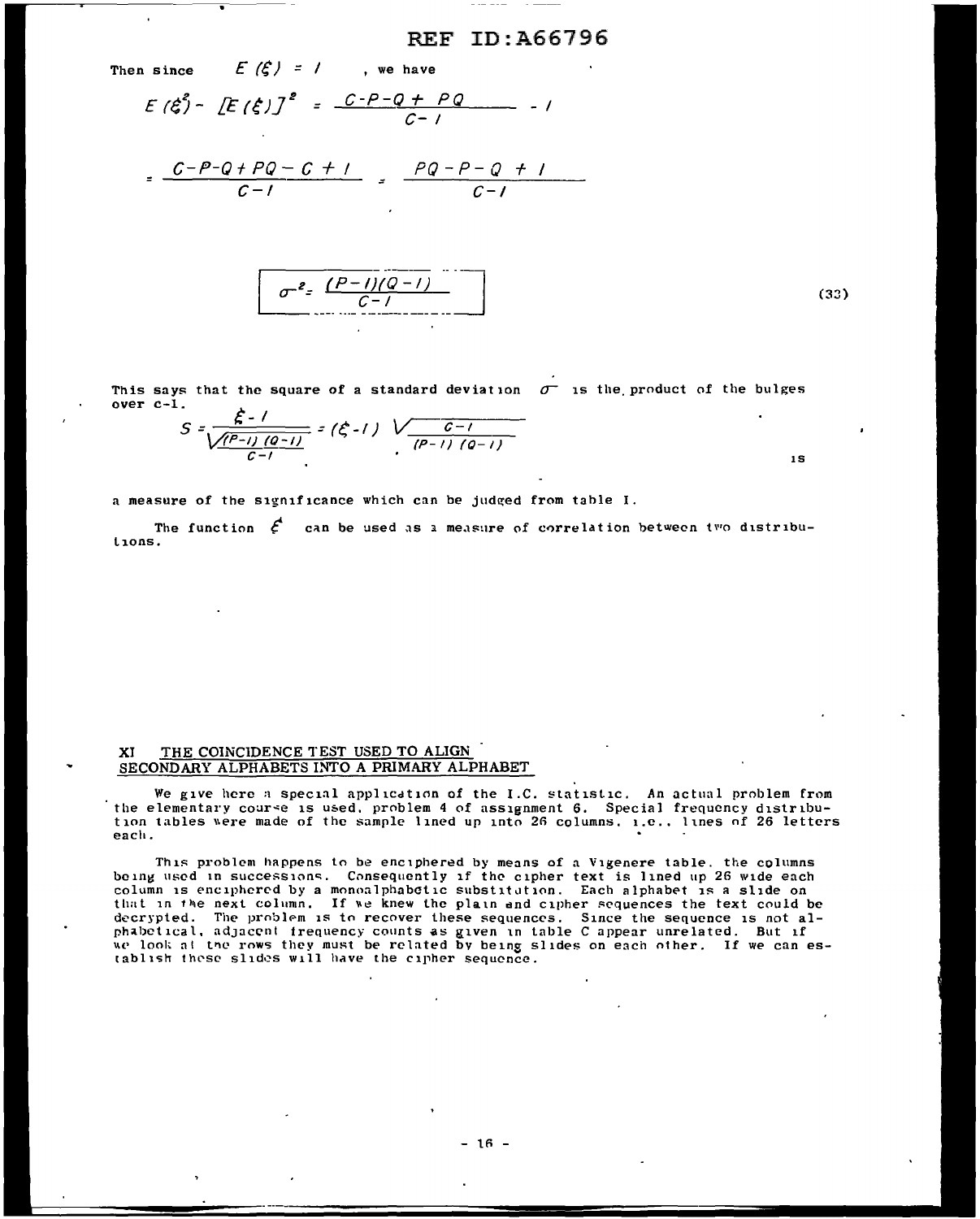| Table "C" -- Frequency Table of the Cryptogram |  |  |
|------------------------------------------------|--|--|
|                                                |  |  |

 $\overline{1}$ 

 $\mathbf{r}$ 

| Column<br>Cipher -      | 1. |                         |                |                         |                         | 26 25 24 23 22 21 28 19 18 17 16 15 14 13 12 11 |              |                         |                         |                |                |                         |                         |    |                         |                         |            | 10                      | 9                       | -8<br>÷        | 7                       | 6            | -5.            | 4              | 3                       | $\mathbf{2}$   | Total<br>Letters                      |
|-------------------------|----|-------------------------|----------------|-------------------------|-------------------------|-------------------------------------------------|--------------|-------------------------|-------------------------|----------------|----------------|-------------------------|-------------------------|----|-------------------------|-------------------------|------------|-------------------------|-------------------------|----------------|-------------------------|--------------|----------------|----------------|-------------------------|----------------|---------------------------------------|
| л                       | 1  | з                       |                | 3                       |                         |                                                 |              | 2                       |                         | 5.             |                | 3                       | $\mathbf{2}$            |    |                         |                         |            |                         |                         | 1              |                         | $\mathbf{2}$ |                | 1              | $\mathbf{2}$            |                |                                       |
| в                       |    | 1                       | 3              | $\mathbf{1}$            |                         | 4                                               | 4            | 1                       |                         |                |                |                         | $\overline{2}$          | 5  |                         | 5                       |            | $\mathbf{2}$            | 3                       | 1              |                         |              | 1              |                | 1                       | $\overline{2}$ | $\frac{25}{36}$                       |
| С                       |    | $\overline{\mathbf{2}}$ |                | 1                       | 1                       |                                                 |              |                         |                         |                |                | 1                       |                         | з  | $\overline{2}$          |                         |            | 1.                      | 1                       |                |                         | 3            |                |                | 1                       | $\overline{2}$ |                                       |
| D                       |    |                         |                |                         | 1                       |                                                 | 1            |                         |                         | $\mathbf{2}$   |                | 1                       |                         | 1  |                         |                         | 7          |                         |                         |                | 4                       |              | 3              |                | 1                       |                | $\frac{18}{22}$                       |
|                         |    |                         | 1              | $\mathbf 2$             | $\overline{\mathbf{2}}$ |                                                 |              |                         | $\overline{\mathbf{2}}$ |                | 31             |                         |                         | 1. |                         | 1                       |            |                         |                         |                |                         | 1            | 4              | 5.             |                         |                | $\overline{25}$                       |
|                         |    |                         |                | $\mathbf{T}$            |                         |                                                 |              | 1                       | 1                       | $\overline{2}$ |                |                         |                         |    |                         | 1                       | 1          |                         | $\mathbf{2}$            |                | 1                       |              | 1              | $\overline{2}$ |                         | 1              |                                       |
| G                       | 1  | 1                       |                |                         | 1                       | 5                                               |              | $\mathbf{1}$            | 1                       | $\overline{2}$ | $\mathbf{1}$   |                         | $\mathbf{1}$            |    | 2                       |                         |            |                         |                         | 1              |                         | 1            |                | $\mathbf{2}$   | 3                       | 2              |                                       |
| Н                       | 3  |                         | $\mathbf{2}$   |                         | 1                       | 1                                               |              |                         |                         |                |                | $\overline{2}$          |                         | 1  |                         | $\overline{\mathbf{2}}$ | $\epsilon$ |                         | 1                       |                | 1                       |              | 1              |                |                         | 1              | $\frac{\overline{14}}{\frac{26}{17}}$ |
|                         |    | 1                       |                |                         | $\mathbf{2}$            |                                                 |              | $\mathbf{1}$            |                         | 1              | 1              |                         |                         | 1  | 1                       |                         | 2          | ı                       |                         |                |                         | 3            |                |                |                         | 4              | $\frac{18}{22}$<br>$\frac{27}{27}$    |
|                         |    |                         | 3              | $\mathbf{1}$            | 3                       |                                                 | 3            |                         |                         |                |                | 1                       |                         |    | $\overline{\mathbf{2}}$ |                         | 1          | 4                       |                         |                | $\mathbf{1}$            |              | ٠              |                | $\overline{\mathbf{2}}$ |                |                                       |
|                         | 4  | 1                       |                |                         | 2                       |                                                 |              | 1                       | 3                       |                |                | 1                       | $\overline{\mathbf{3}}$ | 1  | $\overline{\mathbf{2}}$ | 2                       |            | $\overline{2}$          |                         |                |                         | 3            |                |                | $\overline{2}$          |                |                                       |
|                         |    |                         | 1              |                         |                         |                                                 | 4            |                         |                         |                | 3 <sup>1</sup> | $\overline{\mathbf{2}}$ |                         |    |                         | 3                       |            |                         | 1                       |                | $\overline{\mathbf{3}}$ |              |                | 1              | 1                       | 1              |                                       |
|                         | 1  |                         | 1              | $\overline{\mathbf{3}}$ |                         | 1                                               |              | L                       | 2                       |                | 3              |                         |                         |    | $5\overline{)}$         |                         |            | $\mathbf{1}$            |                         | 1              |                         |              |                |                |                         | 1.             | $\frac{\frac{1}{20}}{\frac{22}{16}}$  |
| $\bullet$               |    | 1                       |                |                         |                         |                                                 |              | 3                       | 3                       |                |                |                         | 4                       | 3  | $\overline{\mathbf{1}}$ |                         |            |                         | 1                       | $\mathbf{2}$   |                         | $\mathbf{2}$ |                | $\mathbf{2}$   | $\mathbf{2}$            |                |                                       |
| ο                       | 3  |                         | $\overline{2}$ | 1                       |                         |                                                 |              | 1                       |                         |                |                |                         | $\mathbf{2}$            |    |                         | $\mathbf{2}$            | 1          | $\mathbf{1}$            |                         |                | 1.                      |              |                |                |                         | 1              |                                       |
| P                       |    |                         |                | $\overline{\mathbf{3}}$ | 3                       |                                                 |              |                         | 1                       |                |                |                         |                         |    | 1                       |                         |            |                         |                         | 4              | 4                       |              |                |                | 1                       |                | $\overline{17}$                       |
| Q<br>$\bullet$          |    |                         |                | 1                       |                         |                                                 | 1            |                         |                         |                | $\overline{5}$ | 1                       |                         |    |                         |                         |            | $\mathbf{1}$            | 1                       | $\mathbf{2}$   |                         |              | $\overline{2}$ |                |                         | $\overline{2}$ | $\overline{16}$                       |
| R                       |    | 1                       | 1              | $\overline{\mathbf{2}}$ |                         | 1                                               |              | $\overline{\mathbf{2}}$ | 4                       | 1              | 1              |                         | $\mathbf 2$             |    | $\mathbf{1}$            |                         |            | 3                       | 1                       |                | 1.                      |              | 1              |                |                         | $\mathbf{2}$   | $\overline{24}$                       |
| $\overline{\mathbf{s}}$ | 2  |                         | 3              |                         |                         | $\mathbf{2}$                                    |              |                         |                         | 4              |                |                         | $\mathbf{2}$            |    |                         | 1                       |            |                         |                         | $\overline{2}$ |                         | 1            | 3              |                |                         |                | $\overline{21}$                       |
|                         |    | $\bf{2}$                | 1              |                         | 1                       |                                                 |              |                         |                         |                |                | 4                       | 3                       |    |                         |                         | 3          |                         |                         | 5.             |                         |              | 1              | 3              |                         | 2 <sup>1</sup> |                                       |
|                         | 1  |                         |                | 1 <sub>1</sub>          | 1                       | 4                                               | 1            | 3                       | 1                       |                | $\mathbf{2}$   |                         |                         | 1  |                         |                         |            | $\mathbf{2}$            |                         |                |                         | $\mathbf{2}$ |                |                |                         |                |                                       |
|                         | 4  | $\mathbf{2}$            |                |                         | 1                       |                                                 |              | $\mathbf 1$             | 1                       |                |                | 1                       |                         | 1  | 1.                      | 1                       |            | $\overline{\mathbf{3}}$ | $\mathbf{2}$            |                |                         | 3            | $\mathbf{2}$   |                | З.                      | 1              | $\frac{26}{19}$<br>$\frac{19}{27}$    |
|                         |    | 4                       | 1              | $\mathbf{1}$            |                         | 1                                               | $\mathbf{2}$ |                         |                         |                | $\mathbf{1}$   |                         |                         |    |                         | 3                       | 3          |                         | 1                       | 3              | $\mathbf{2}$            |              |                | 1              |                         |                | 13                                    |
|                         | 1  |                         |                |                         | 1                       |                                                 | $\mathbf{2}$ |                         |                         | 1              |                | 1                       |                         | 1  |                         |                         | 1          |                         | $\overline{\mathbf{4}}$ |                | 1                       |              | 1              | $\overline{2}$ |                         |                | 17                                    |
|                         |    | 1                       |                |                         |                         | 1                                               | 2            | $\overline{3}$          | 1                       | 1              |                | $\overline{\mathbf{2}}$ |                         |    | 1                       |                         |            |                         | $\overline{\mathbf{3}}$ |                | 1                       |              | $\bf{2}$       |                | 1                       |                | <u> 19</u>                            |
| z                       | 1  |                         | $\mathbf{2}$   |                         |                         |                                                 |              |                         |                         |                |                |                         |                         |    |                         |                         |            |                         |                         |                |                         |              |                |                |                         |                | $\bar{15}$                            |

 $\mathbf{r}$ 

 $\mathbf{r}$ 

×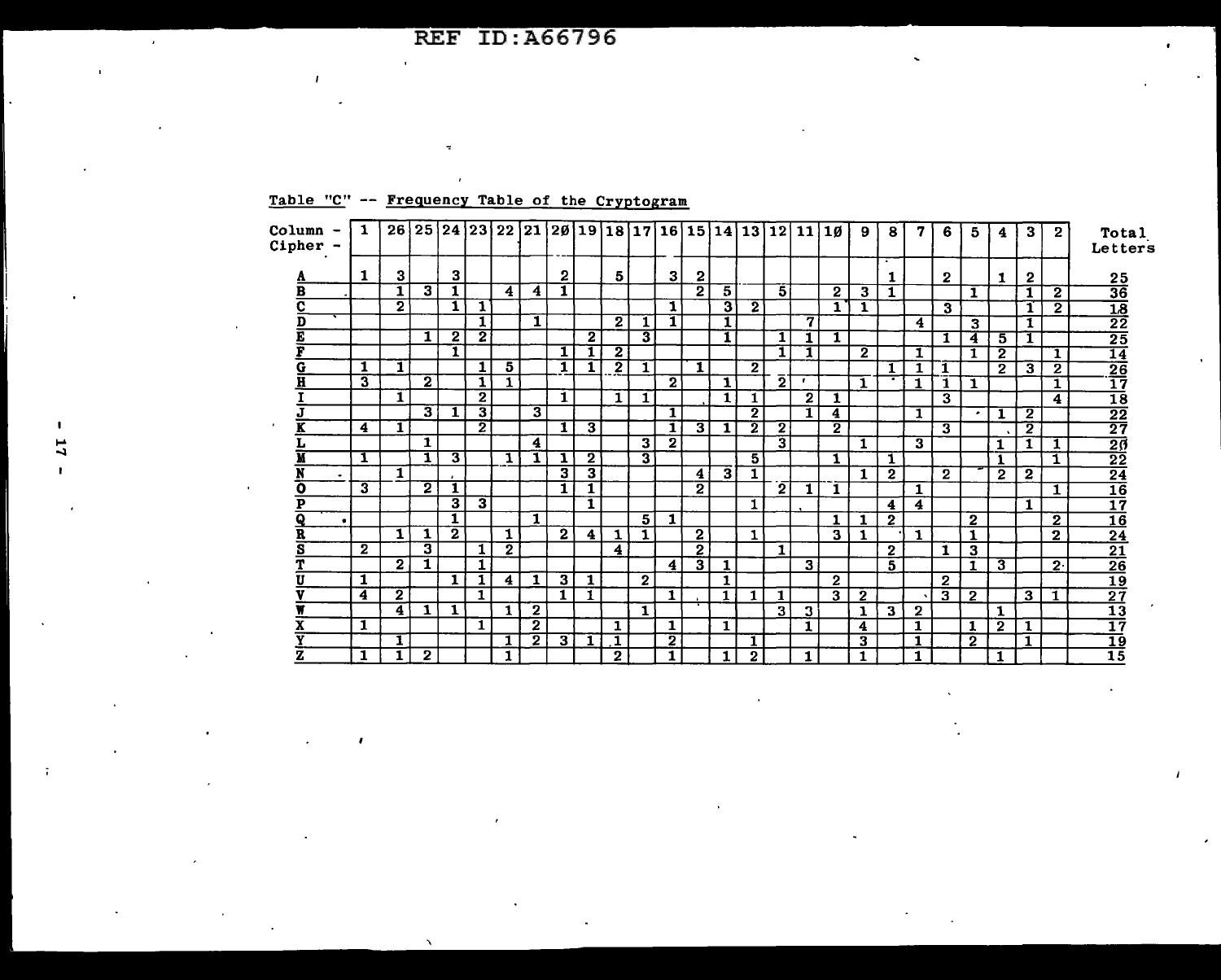By use of this special table, table "C", we can build up the cipher component used by matching these frequency distributions. In selecting distributions to match  $\frac{1}{1}$  we want to obtain:

- (a) A maximum total number of letters involved (as the distribution will then be more reliable).
- (b) A distribution with a normal count (i.e., ·similar to normal alphabet).
- (c) A distribution without any pne letter of abnormal frequency (as this gives too much weight to one letter).

When frequency distributions of two letters are properly matched, high should pair with high, low with low, blank with blank, etc. The mathematical value of each relative position is found as follows:

(a) With the two frequency distributions in question written on paper strips and slid one against the other, for any one position we cross multiply the frequencies in alignment, and then add the products of all these multiplications. This is the total number of parts or coincidences involved (see table ''D").

(b) Cross-multiply the total count of the distribution of the first letter by the count of the second letter. This is the total number of possible pairs of letters. Chance would produce one coincidence in twenty-six. Therefore, divide this product by twenty-six, which gives the number of expected chance coincidences.

(c) Divide the number of the actual coincidences by the expected number of chance coincidences (that is, divide  $(1)$  by  $(2)$ ). The resulting number is the Index of Coincidence.

To prove correct alignment:

 $\lambda$ 

/

(a) The index-for the given relative position of two distributions must be higher than for all other positions, with no close second.

(b) The index should be 1.50 or higher (preferably 1.75 or higher).

(c) There must be only one acceptable alignment.

Indeterminate results will be encountered in some cases, particularly with insufficient text.

Table "E" gives the total coincidences at the various positions of one strip slid against another.

From table "C"', it is seen that certain distributions have the following properties (referring to our three desired properties):

B (cipher) has a total of 36 letters, with 14 different cells involved. Its highest frequency is 5. Good. Approaches normality. Maximum text.

V (cipher) has a total of 27 letters with 15 different cells involved. Its highest frequency is 4. Not good -- too flat.

K (cipher) has a total of 27 letters with 13 different cells involved. Its highest frequency is 4. Not good - too flat. highest frequency is  $4.$  Not good -

G (cipher) has a total of 25 letters with 15 different cells involved. Its highest frequency is 5. Not good -- too flat.

D (cipher) has a total of 22 letters with only 10 different cells involved, but its highest frequency is 7. Not good -- too peaked.

T (cipher) has a total of 26 letters with 11 different cells involved. Its highest frequency is 5. Good. Approaches normality.

A (cipher) has a total of 25 letters with 11 different cells involved. Its highest frequency is 5. Good. Approaches normality.

N (cipher) has a total of 24 letters with 11 different cells involved. Its highest frequency is 4. Good. Approaches normality.

B, T, A and N are the best choices. Match T, A and N against B, then match A and N against T, finally match N against A. One of these combinations should give a positive index of coincidence, and thus serve as a starting point.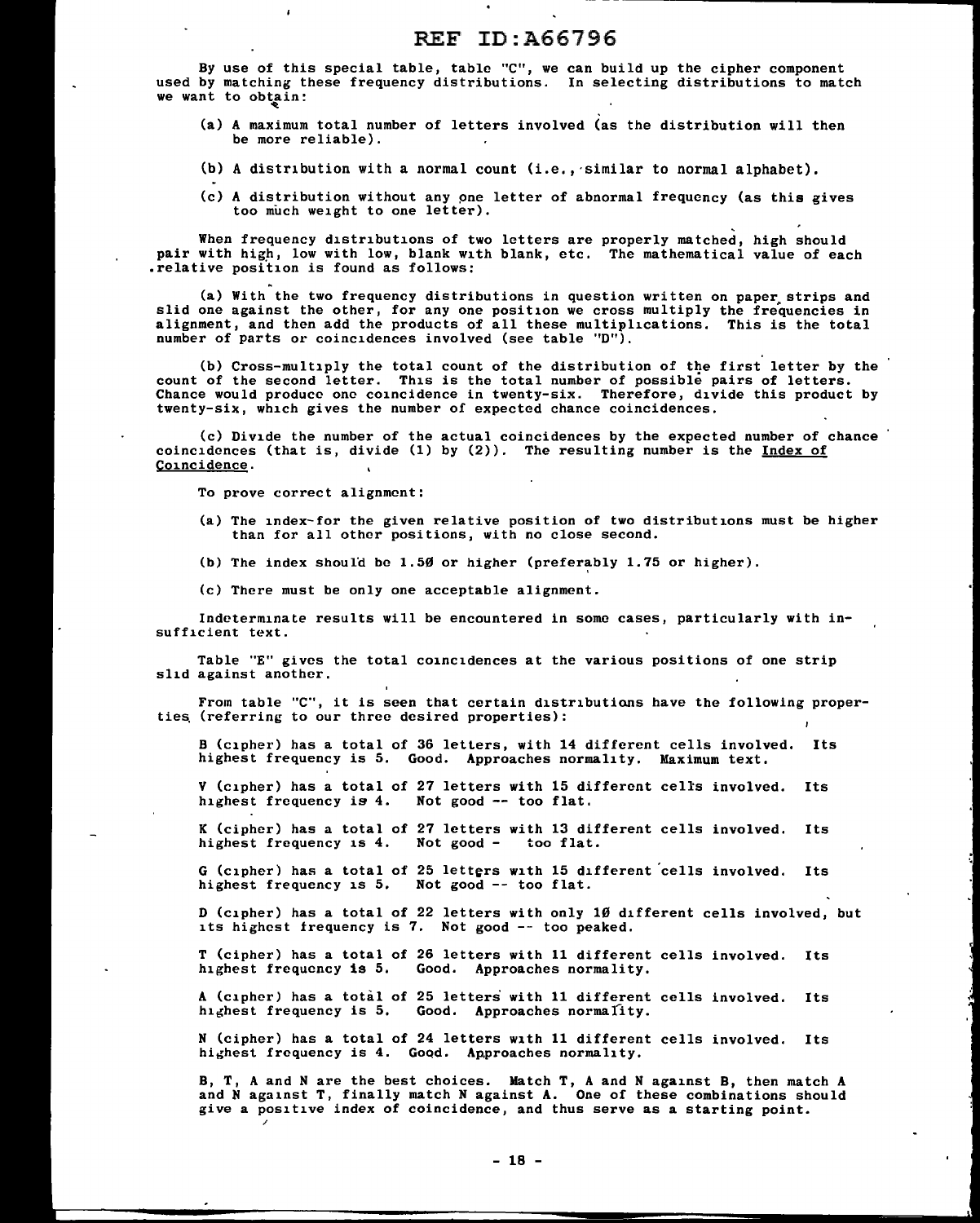$\overline{a}$ 

 $\mathbf{a}$ 

|  | Table "D"--- Sliding Strips |  |
|--|-----------------------------|--|
|  |                             |  |

÷.

 $\hat{\mathbf{v}}$ 

| : Plain<br>: Cipher     | $\cdot$ B               | 2            |              | 4   | 5.     | 6         | 7   | 8  |                |   |    |              |                         |             |              |                         |              |         |                     |              |   |              |              |                |              | 9 10 11 12 13 14 15 16 17 18 19 20 21 22 23 24 25 26:                     |    |                |       |                 |        |      |      | "B" Master Distribution :                   |    |
|-------------------------|-------------------------|--------------|--------------|-----|--------|-----------|-----|----|----------------|---|----|--------------|-------------------------|-------------|--------------|-------------------------|--------------|---------|---------------------|--------------|---|--------------|--------------|----------------|--------------|---------------------------------------------------------------------------|----|----------------|-------|-----------------|--------|------|------|---------------------------------------------|----|
| $: \mathbf{Freq}.$      |                         | $\mathbf{I}$ | -3           | - 1 |        |           | 441 |    |                |   |    |              |                         | 2 5         |              | 5                       |              |         | $2 \quad 3 \quad 1$ |              |   |              | $\mathbf{1}$ |                | $\mathbf{1}$ | 2:                                                                        |    |                | 1 3 1 |                 | 441    |      |      | $\mathbf{2}$                                | 5. |
|                         |                         | : T          | $\mathbf{2}$ | -1  |        |           |     |    |                |   |    |              | $\overline{\mathbf{4}}$ | $\bf{3}$    | $\mathbf{1}$ |                         |              | 3       |                     |              | 5 |              |              | 1              | 3            |                                                                           | 2: |                | יי T" |                 |        |      |      | set at 2 on the "B"<br>Master Distribution. |    |
|                         | $\pm$ 1<br>$\mathbf{A}$ | -3           |              | 3   |        |           |     | -2 |                | 5 |    |              | 3 <sub>2</sub>          |             |              |                         |              |         |                     |              |   | 2            |              | $\mathbf{1}$   | -2           |                                                                           |    |                |       |                 |        |      |      |                                             |    |
|                         | $\mathbf{N}$            |              |              |     |        |           |     |    | 3 <sub>3</sub> |   |    |              | $\overline{4}$          |             | $3 \quad 1$  |                         |              |         | 1.                  | $\mathbf{2}$ |   | $\mathbf{z}$ |              |                | $2\quad 2$   |                                                                           |    |                |       |                 |        |      |      |                                             |    |
| : Plain<br>: Cipher : T |                         |              |              |     | 5<br>N | 6         |     | -8 |                |   |    |              |                         |             |              |                         |              |         |                     |              |   |              |              |                |              | 9 10 11 12 13 14 15 16 17 18 19 20 21 22 23 24 25 26: T-1- -- N-5- Master |    |                |       | : Distribution. |        |      |      |                                             |    |
| : Freq.                 |                         |              | 4 3          |     |        | $1\quad1$ |     |    |                |   |    |              | 7 6 1                   |             |              |                         |              | 7 3 1 5 |                     |              |   |              |              | 2 <sub>5</sub> |              | 4 :                                                                       |    | 43             |       |                 | $1\;1$ |      | 7    | 6.                                          |    |
|                         |                         |              |              |     |        |           |     |    |                |   | :B | $\mathbf{1}$ |                         | $3 \quad 1$ |              | $\overline{\mathbf{4}}$ |              | 4 1     |                     |              |   |              | $\mathbf{2}$ | -5             |              | 5.                                                                        |    | 231            |       |                 |        | 112: |      |                                             |    |
|                         |                         |              |              |     |        |           |     |    |                |   |    |              |                         |             |              | ÷<br>: A                | $\mathbf{1}$ | 3       |                     | 5            |   |              |              | $\mathbf{2}$   |              | 5                                                                         |    | 3 <sub>2</sub> |       |                 |        |      | 121: |                                             |    |

J.

 $\overline{a}$ 

 $\ddot{\phantom{0}}$ 

 $\ddot{\phantom{a}}$ 

 $\mathcal{L}^{\pm}$ 

 $\overline{a}$ 

 $\mathbf{r}$ 

 $\ddot{\phantom{a}}$ 

 $\ddot{\phantom{0}}$ 

 $\cdot$ 

 $\bullet$ 

 $\bar{\mathbf{v}}$ 

 $\mathbf{r}$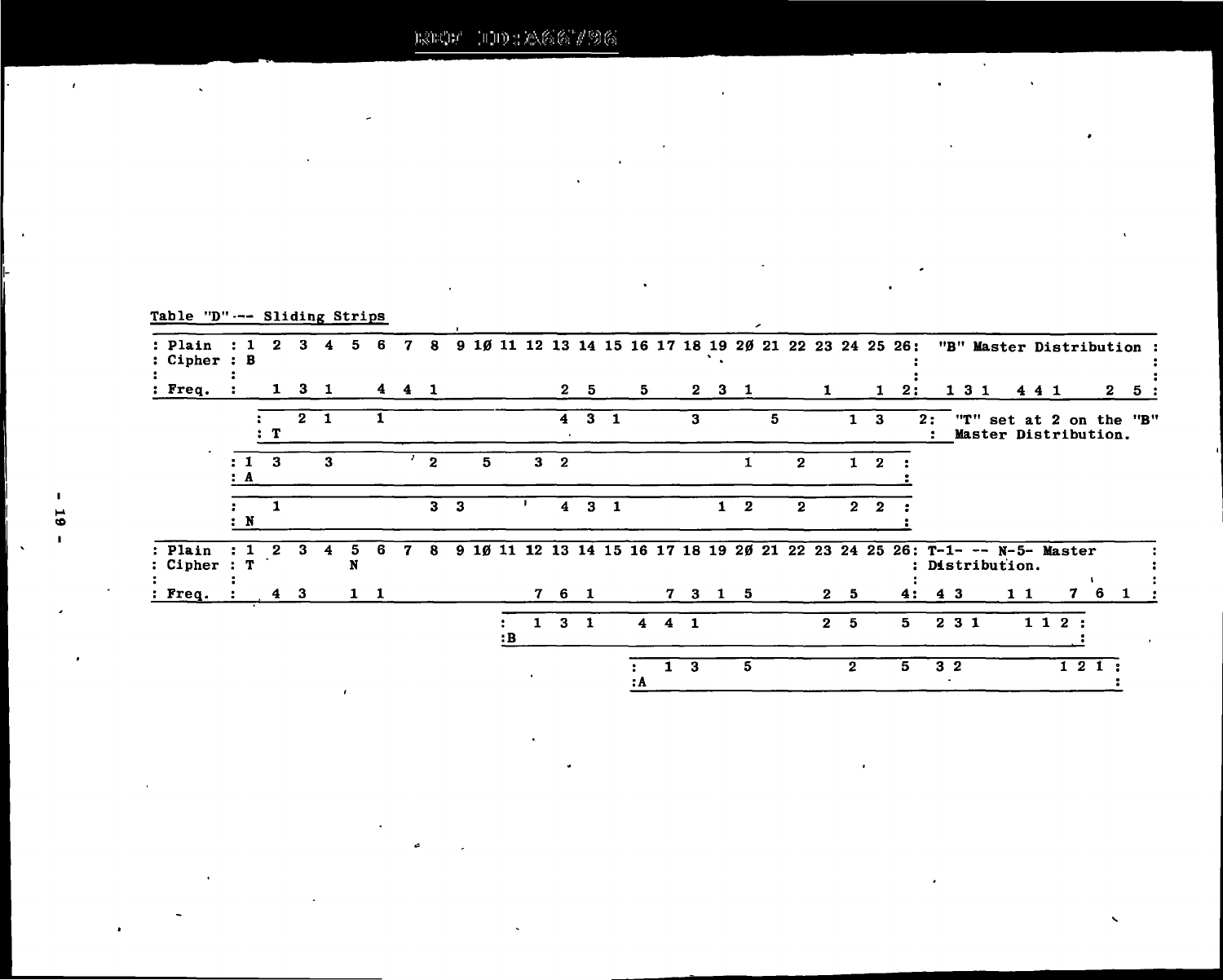ID: A66796 REF

# Table "E" -- Table of Total Coincidences

 $\mathbf{I}$ 88

| $B = Master Distribution$                                                                                    | Chance |  |  |  |  |  |  |  |  |  |  |
|--------------------------------------------------------------------------------------------------------------|--------|--|--|--|--|--|--|--|--|--|--|
| Plain -1 2 3 4 5 6 7 8 9 10 11 12 13 14 15 16 17 18 19 20 21 22 23 24 25 26                                  | Coinci |  |  |  |  |  |  |  |  |  |  |
| Cipher-B                                                                                                     | dences |  |  |  |  |  |  |  |  |  |  |
| $\overline{T}$ -X 43 49 -- 39 -- -- -- -- 53 -- -- 41 4ø 37 -- 6ø -- -- -- 64 -- -- -- -- 39                 | 36     |  |  |  |  |  |  |  |  |  |  |
| A -X -- -- 38 66 -- 59 -- -- -- -- -- 42 -- -- -- -- -- -- -- 50 -- 42 -- -- -- -                            | 35     |  |  |  |  |  |  |  |  |  |  |
| $-X$ -- -- -- -- 53 40 -- -- -- -- -- -- -- -- -- -- -- 43 39 63 -- -- -- -- --<br>N                         | 33     |  |  |  |  |  |  |  |  |  |  |
| The numbers 43, 49, etc., represent the successive<br>NOTE:                                                  |        |  |  |  |  |  |  |  |  |  |  |
| "total coincidences", i.e., the sums of products of.                                                         |        |  |  |  |  |  |  |  |  |  |  |
| $\mathbf{u}$<br>frequencies at successive points of coincidence.                                             |        |  |  |  |  |  |  |  |  |  |  |
|                                                                                                              |        |  |  |  |  |  |  |  |  |  |  |
| $T =$ Master Distribution                                                                                    |        |  |  |  |  |  |  |  |  |  |  |
|                                                                                                              |        |  |  |  |  |  |  |  |  |  |  |
| <u>Plain</u> -1 2 3 4 5 6 7 8 9 10 11 12 13 14 15 16 17 18 19 20 21 22 23 24 25 26<br>Cipher-T               |        |  |  |  |  |  |  |  |  |  |  |
| A $-X$ -- 32 -- -- -- -- $28$ 29 -- 42 -- -- -- 31 -- 51 -- 43 -- -- -- -- -- -- --                          | 25     |  |  |  |  |  |  |  |  |  |  |
| N $\frac{7}{18}$ -- -- $28$ 50 -- 28 26 -- -- -- 34 -- -- -- 34 -- -- 31 -- -- -- -- -- 32 34                | 24     |  |  |  |  |  |  |  |  |  |  |
|                                                                                                              |        |  |  |  |  |  |  |  |  |  |  |
| $A = Master Distribution$                                                                                    |        |  |  |  |  |  |  |  |  |  |  |
| Plain -1 2 3 4 5 6 7 8 9 10 11 12 13 14 15 16 17 18 19 20 21 22 23 24 25 26                                  |        |  |  |  |  |  |  |  |  |  |  |
| Cipher-A                                                                                                     |        |  |  |  |  |  |  |  |  |  |  |
| $\overline{N}$ -X -- 26 -- -- -- -- -- -- -- -- 28 26 -- 43 -- 34 27 -- -- -- -- 27 29 -- 27                 | 23     |  |  |  |  |  |  |  |  |  |  |
|                                                                                                              |        |  |  |  |  |  |  |  |  |  |  |
| $T - 1$ -- $N - 5$ = Master Distribution                                                                     |        |  |  |  |  |  |  |  |  |  |  |
| N<br><u>Plain</u> -1 2 3 4 5 6 7 8 9 10 11 12 13 14 15 16 17 18 19 20 21 22 23 24 25 26                      |        |  |  |  |  |  |  |  |  |  |  |
| Cipher-T                                                                                                     |        |  |  |  |  |  |  |  |  |  |  |
| $\overline{B}$ -X -- -- - X -- 1 $\beta\beta$ - -- -- 123 - 8 $\beta$ 78 74 -- -- -- -- -- 82 -- 75 73 89 96 | 69     |  |  |  |  |  |  |  |  |  |  |
| A -x -- -- -- -- -- -- 57 56 -- 61 -- -- -- 65 -- 94 -- 65 -- -- -- -- -- -- --                              | 48     |  |  |  |  |  |  |  |  |  |  |
|                                                                                                              |        |  |  |  |  |  |  |  |  |  |  |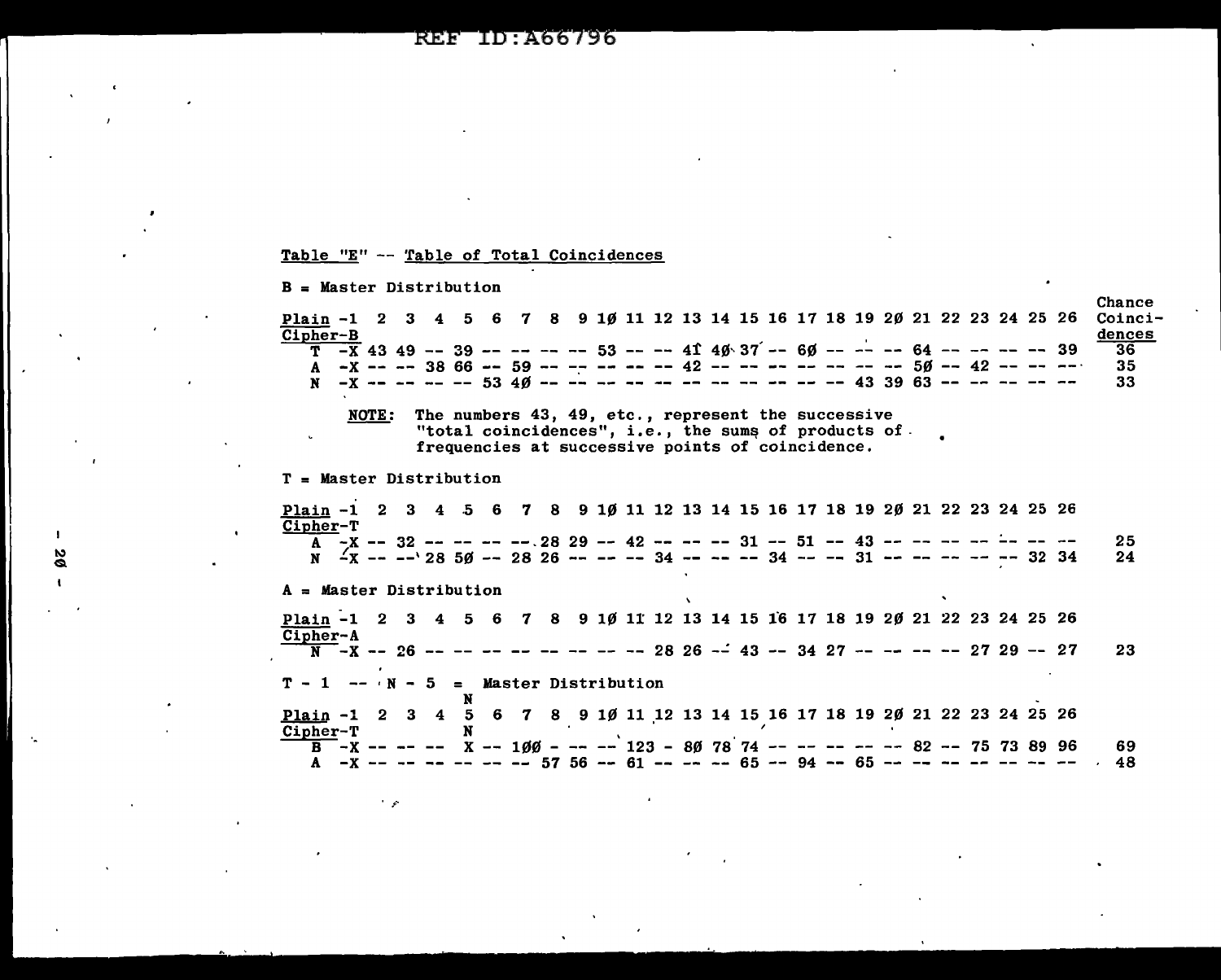# Table "F" -- Table of Coincidences

# Master Distribution T-1 N-5 B-11 A-17

| <u>Plain</u>            | 1            | 2     | 3                        | 4                            | 5            | 6                        |                              | 8                        |                          |                          |              |              |                          |                          |                                                                                                                                                                                               |                          |                         |                              | 9 10 11 12 13 14 15 16 17 18 19 20 21 22                                                                                                          |                                                                                                                                                   |                |                          | <b>23</b>       | 24                           | 25                       | 26                      | Chance          |
|-------------------------|--------------|-------|--------------------------|------------------------------|--------------|--------------------------|------------------------------|--------------------------|--------------------------|--------------------------|--------------|--------------|--------------------------|--------------------------|-----------------------------------------------------------------------------------------------------------------------------------------------------------------------------------------------|--------------------------|-------------------------|------------------------------|---------------------------------------------------------------------------------------------------------------------------------------------------|---------------------------------------------------------------------------------------------------------------------------------------------------|----------------|--------------------------|-----------------|------------------------------|--------------------------|-------------------------|-----------------|
|                         |              |       |                          |                              |              |                          |                              |                          |                          |                          |              |              |                          |                          |                                                                                                                                                                                               |                          |                         |                              |                                                                                                                                                   |                                                                                                                                                   |                |                          |                 |                              |                          |                         | $Coin-$         |
| Cipher                  | т            | v     |                          | D                            | N            | Y                        | U                            | F                        | P                        | М                        | в            | K            | н                        | Q                        | z                                                                                                                                                                                             | Е                        | A                       | т.                           | G                                                                                                                                                 | X                                                                                                                                                 | R              | J                        | W               | S                            | c                        | O                       | ciden-          |
|                         | т            |       |                          |                              | N            |                          |                              |                          |                          |                          | в            |              |                          |                          |                                                                                                                                                                                               |                          | A                       |                              |                                                                                                                                                   |                                                                                                                                                   |                |                          |                 |                              |                          |                         | ces             |
|                         |              | X 149 |                          | $\sim$                       | $\mathbf{x}$ | -                        | $\rightarrow$                | $\blacksquare$           | $\sim$                   | $\overline{\phantom{0}}$ |              | X 175        | $\blacksquare$           | $\sim$                   | $\blacksquare$                                                                                                                                                                                | $\overline{\phantom{0}}$ | $\overline{\mathbf{X}}$ | $\blacksquare$               | $\hskip1.6pt\hskip1.6pt\hskip1.6pt\hskip1.6pt\hskip1.6pt\hskip1.6pt\hskip1.6pt\hskip1.6pt\hskip1.6pt\hskip1.6pt\hskip1.6pt\hskip1.6pt\hskip1.6pt$ | $\tilde{\phantom{a}}$                                                                                                                             | $\blacksquare$ | -                        | $\qquad \qquad$ | $\qquad \qquad$              | $\overline{\phantom{m}}$ | 156                     | <u> 120</u>     |
|                         |              | X 181 |                          | $\qquad \qquad \blacksquare$ | X            | $\blacksquare$           | $\overline{\phantom{0}}$     |                          | -                        | $\blacksquare$           | $\mathbf{x}$ | $\mathbf{x}$ | $\overline{\phantom{0}}$ | $\blacksquare$           | $\hskip1.6pt\hskip1.6pt\hskip1.6pt\hskip1.6pt\hskip1.6pt\hskip1.6pt\hskip1.6pt\hskip1.6pt\hskip1.6pt\hskip1.6pt\hskip1.6pt\hskip1.6pt\hskip1.6pt\hskip1.6pt\hskip1.6pt\hskip1.6pt\hskip1.6pt$ | -                        | x                       | $\overline{\phantom{0}}$     | $\qquad \qquad \blacksquare$                                                                                                                      | $\sim$                                                                                                                                            | $\blacksquare$ | h 43 l                   |                 | $\qquad \qquad$              | $\overline{\phantom{0}}$ | 158                     | <u> 12ø</u>     |
| D                       | x            | x     | $\qquad \qquad$          | 41934                        | X            | ٠                        | $\blacksquare$               | <b>165</b>               | $\blacksquare$           | $\overline{\phantom{0}}$ | X            | X            | $\overline{\phantom{a}}$ | ۰                        | -                                                                                                                                                                                             |                          | x                       | $\overline{\phantom{a}}$     | -                                                                                                                                                 | $\bullet$                                                                                                                                         |                | և 43                     |                 | $\overline{\phantom{a}}$     | $\blacksquare$           | $\blacksquare$          | 94              |
| E                       | X            | x     | <b>135</b>               | $\qquad \qquad$              | X            | -                        | $\rightarrow$                |                          | -                        | -                        | X.           | X            | $\overline{\phantom{a}}$ | -                        | $\tilde{\phantom{a}}$                                                                                                                                                                         | 190                      | x                       |                              | $\overline{\phantom{0}}$                                                                                                                          | $\hskip1.6pt\hskip1.6pt\hskip1.6pt\hskip1.6pt\hskip1.6pt\hskip1.6pt\hskip1.6pt\hskip1.6pt\hskip1.6pt\hskip1.6pt\hskip1.6pt\hskip1.6pt\hskip1.6pt$ | l1481          |                          |                 | $\tilde{\phantom{a}}$        | $\equiv$                 | -                       | 102             |
| W                       | X            | X     |                          | -                            | X            |                          | -                            | $\qquad \qquad$          | $\sim$                   | l1.29 I                  | x            | x            | -                        | -                        |                                                                                                                                                                                               |                          | X                       |                              |                                                                                                                                                   | $\blacksquare$                                                                                                                                    |                | -                        | 200             | $\,$                         | -                        | -                       | 10 <sub>2</sub> |
| G                       | X            | X     |                          | $\blacksquare$               | X            |                          | $\blacksquare$               |                          |                          |                          | X            | X            |                          | $\overline{\phantom{a}}$ | 143                                                                                                                                                                                           | X                        | X                       | $\qquad \qquad \blacksquare$ | !93<br>п                                                                                                                                          | $\bullet$                                                                                                                                         | 131            |                          | X               | $\qquad \qquad$              | $\blacksquare$           | -                       | 1ø7             |
| R                       | х            | X     |                          | -                            | x            | -                        | $\overline{\phantom{0}}$     | $\qquad \qquad$          | 133                      | $\blacksquare$           | X            | X            | -                        |                          | $\qquad \qquad \blacksquare$                                                                                                                                                                  | x                        | x                       | $\rightarrow$                | X                                                                                                                                                 | $\blacksquare$                                                                                                                                    | 11.58 N        | $\blacksquare$           | X               | $\equiv$                     | -                        | $\blacksquare$          | 1ø2             |
| Ĥ                       | x            | X     | 133                      | $\overline{\phantom{0}}$     | X            | $\overline{\phantom{0}}$ | $\overline{\phantom{a}}$     | $\bullet$                | $\tilde{\phantom{a}}$    | 155                      | X            | X            | $\overline{\phantom{a}}$ | 144                      | $\qquad \qquad$                                                                                                                                                                               | X                        | x                       | $\overline{\phantom{a}}$     | X                                                                                                                                                 | $\overline{\phantom{a}}$                                                                                                                          | x              | $\overline{\phantom{a}}$ | x               | $\qquad \qquad$              | -                        | $\sim$                  | 94              |
|                         | X            | x     |                          | $\qquad \qquad \blacksquare$ | x            |                          | $\,$                         | -                        | $\bullet$                | $\overline{\phantom{a}}$ | X.           | X            | -                        | $\blacksquare$           | $\overline{\phantom{a}}$                                                                                                                                                                      | x                        | X                       | $\overline{\phantom{0}}$     | X                                                                                                                                                 | $\sim$                                                                                                                                            | X.             | $\overline{u}$ 70        | X               | $\qquad \qquad \blacksquare$ | $\overline{\phantom{0}}$ | $\blacksquare$          | <u>9Ø</u>       |
|                         | X            | X     | $\overline{\phantom{a}}$ | $\overline{\phantom{0}}$     | x            | 144                      | $\qquad \qquad \blacksquare$ |                          | $\overline{\phantom{a}}$ | $\overline{\phantom{a}}$ | x            | X            | $\overline{\phantom{a}}$ | $\bullet$                |                                                                                                                                                                                               | X                        | X                       | 11.54                        | X                                                                                                                                                 | $\overline{\phantom{0}}$                                                                                                                          | x              | X                        | x               | $\qquad \qquad$              | -                        | $\blacksquare$          | <u>9Ø</u>       |
| $\overline{\mathbf{s}}$ | X            | x     |                          | $\,$                         | X            | -                        | -                            | 11 Ø                     | $\overline{\phantom{0}}$ | $\blacksquare$           | X            | X            |                          | $\sim$                   | 109                                                                                                                                                                                           |                          | x                       | -                            | X                                                                                                                                                 | $\rightarrow$                                                                                                                                     |                | X                        | X               | ኪ59                          |                          |                         | $\overline{90}$ |
| С                       | X            | X     | <b>117</b>               | -                            | X            |                          |                              |                          | -                        | $\blacksquare$           | X            | x            |                          | -                        |                                                                                                                                                                                               |                          | х                       | $\blacksquare$               | Х                                                                                                                                                 |                                                                                                                                                   |                | x                        |                 | X                            | 72                       | -                       | $\overline{81}$ |
| ŢÏ                      | x            | X     |                          | -                            | X            |                          | 119 I                        | 9Ø                       |                          | $\overline{\phantom{0}}$ | X            | X            | $\blacksquare$           | -                        | $\overline{\phantom{0}}$                                                                                                                                                                      | x                        | x                       | $\sim$                       | X                                                                                                                                                 | $\bullet$                                                                                                                                         |                | x                        |                 | X                            | X                        | $\blacksquare$          | $\overline{81}$ |
| v                       | X            | X     |                          | $\overline{\phantom{0}}$     | X            | i 53 I                   | $\blacksquare$               | 93 <sub>l</sub>          | $\tilde{\phantom{a}}$    | 96                       | x            | X            | $\overline{\phantom{0}}$ | $\bullet$                | $\sim$                                                                                                                                                                                        | X                        | x                       | $\overline{\phantom{0}}$     | X                                                                                                                                                 | $\overline{\phantom{a}}$                                                                                                                          | Х              | X                        |                 | X                            | X                        | X.                      | $\overline{81}$ |
|                         | X            | x     | <b>121</b>               | $\overline{\phantom{0}}$     | X            |                          | X                            | 94                       | $\tilde{\phantom{a}}$    | $\blacksquare$           | $\mathbf{x}$ | X            | 109                      | $\overline{\phantom{a}}$ | $\overline{\phantom{a}}$                                                                                                                                                                      | X                        | x                       | X                            | X                                                                                                                                                 | $\overline{\phantom{0}}$                                                                                                                          | -              | X                        | X               | X                            | х                        | X                       | $\overline{77}$ |
| H                       | X            | x     | x                        | -                            | X            | x                        | X                            |                          | $\blacksquare$           | $\rightarrow$            | X            | X            | 119                      | $\blacksquare$           | 86                                                                                                                                                                                            | X                        | x                       | X                            | X                                                                                                                                                 | $\tilde{\phantom{a}}$                                                                                                                             | x              | x                        | x               | x                            | x                        | 9Ø                      | 73              |
| P                       | X            | x     |                          | -                            | х            |                          | X                            |                          | .421                     |                          | x            |              | X                        | -                        | -                                                                                                                                                                                             |                          | X                       | х                            | X                                                                                                                                                 | -16                                                                                                                                               |                | x                        | X               | x                            | x                        | -                       | $\overline{73}$ |
| v                       | $\mathbf{x}$ |       |                          | -                            |              |                          |                              | 110                      | X                        | ٠                        | X            | X            |                          | -                        |                                                                                                                                                                                               | X                        |                         |                              |                                                                                                                                                   | 39                                                                                                                                                |                | X                        |                 |                              | X                        | -                       | $\overline{73}$ |
| O                       | x            | x     |                          | -                            | x            | X                        | x                            |                          | X                        | -                        | x            | -            | X                        | X                        |                                                                                                                                                                                               |                          | -                       | X                            | X                                                                                                                                                 |                                                                                                                                                   |                | X                        |                 | X                            | X                        | 117                     | 68              |
| ۵                       | x            | x     |                          | -                            | X            | x                        | X                            | $\overline{\phantom{0}}$ | X                        | 81                       | X            | x            |                          | Ø8                       | $\blacksquare$                                                                                                                                                                                |                          | x                       | x                            | X                                                                                                                                                 |                                                                                                                                                   |                | X                        |                 | x                            | X                        | $\overline{\mathbf{x}}$ | $\overline{68}$ |
| Z                       | X            | x     |                          | $\qquad \qquad \blacksquare$ | x            | $\overline{\mathbf{x}}$  | X                            | -                        | x                        | X                        | x            | X            |                          | X                        | LL 31                                                                                                                                                                                         |                          | x                       | х                            | X                                                                                                                                                 | X                                                                                                                                                 |                | x                        | Χ               | X                            | Х                        | X                       | 64              |
| F                       | X            | X     | x                        | 72I                          | X            | x                        | x                            | 87                       | X                        | X                        | x            | x            | X                        | X                        | х                                                                                                                                                                                             | X                        | X                       | X                            | X                                                                                                                                                 | ٧X                                                                                                                                                | x              | X                        | X               | X                            | X                        | X                       | 6ø              |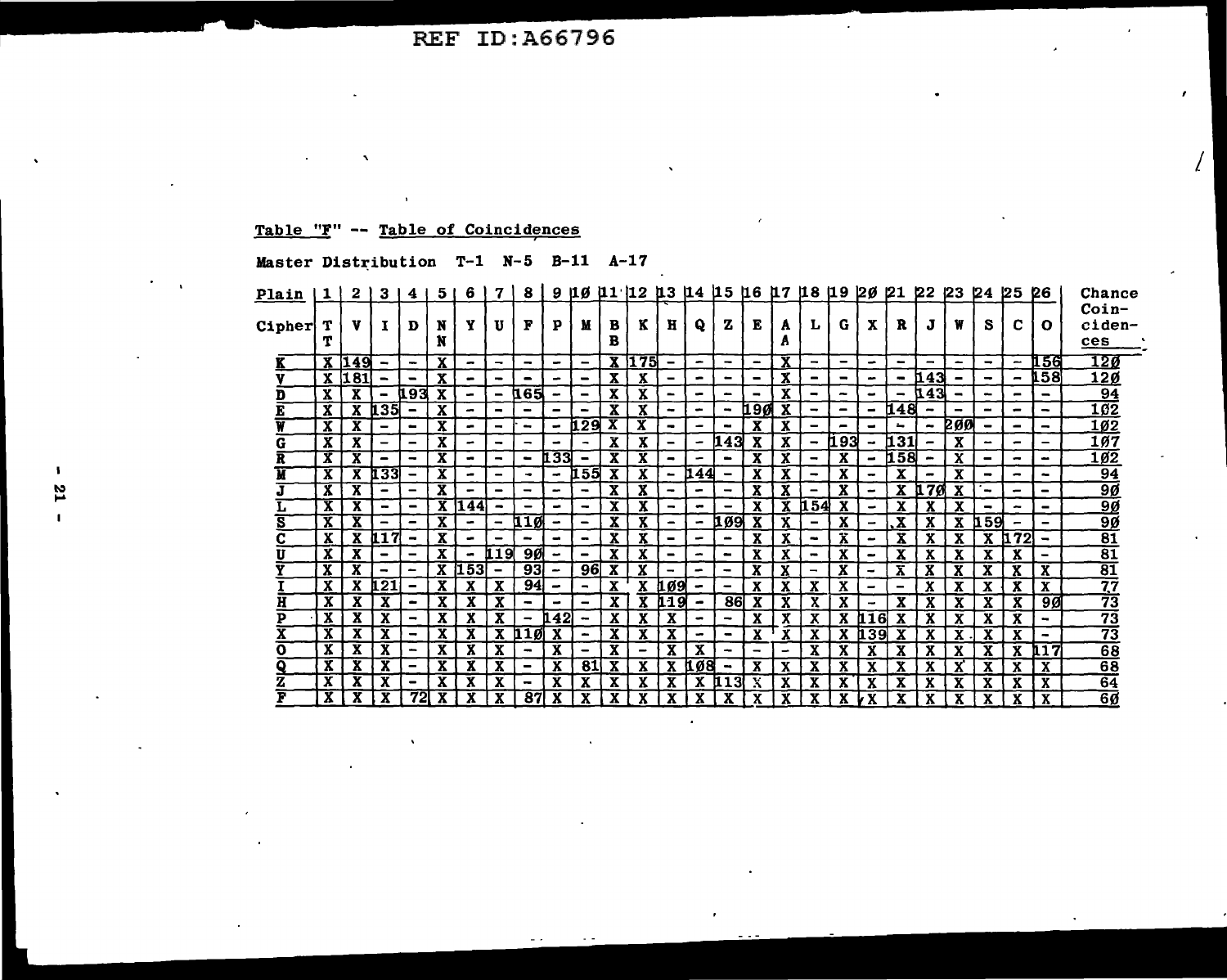### BUILDING UP THE CIPHER COMPONENT

By utilizing the principles described in the previous sections, we can build up the cipher component. Take B (cipher) as the master distribution, since it is accepttable and contains the highest count. Copy the frequencies of· B (from "C") at the bottom of a strip of paper, and repeat this sequence to the right. -Over the first sequence write the numbers 1 to 26 as shown in table \_"D". Under No, 1 write the letters"B". The numbers represent the various unknown letters of the cipher component. Make similar master distribution strips for T and A. Next, copy the distribution of T <cipher) (from table "D") at the top of a strip of paper. Only one sequence is re- quired for this strip, and the numbers are omitte.d. Indicate the space corresponding to column No. 1 (table "D") by the letter. T (see table "E"). In a like manner make strips for A and N.

Note: The letter on each strip is an indicator to mark column No. 1 for that letter. When strips are properly-aligned, the indicators show the relatlve positions of these letters in the cipher component. The student is advised to prepare strips for himself and follow these processes.

First, match T against B. As no two letters can occupy the same position in the cipher component, begin by setting the T indicator at No. 2 on the B master alphabet. Note the coincidences. Next, slide  $f$  to No. 3, and note the coincidences. Continue this process to No. 26, and record the succesive coincidences in tabular form (see table ''F"). In many cases lack of good coincidences will be obvious by inspection tion and the count need not be made. In this way we discover that B and T give high indices of coincidence in two different alignments (indices computed in accordance with\_rule in page 23).

Index of B (1) - T (7)  $64 = 1.77$  (good) 36 Index of B  $(1)$  - T  $(11)$   $\underline{60}$  = 1.67 (good) 36

All other alignments give such low indices that they can be at once eliminated. The above two indices, however, are both high enough to be significant, and as the second is so close to the first, it cannot be disregarded.

There can be only one acceptable point of coincidence; therefore, it is necessary to match A against B, and·N against B, to see if more conclusive results can be attained.

Index of B (1) - A (5)  $\frac{66}{36} = 1.89$  (excellent) Index of B (1) - A (7)  $\frac{59}{35} = 1.69$  (good) Cother alignments are eliminated) Index of B (1) - N (21)  $\frac{63}{33}$  = 1.91 (excellent)'

Index.of B (1) - N (6)  $\frac{53}{33} = 1.69$  (fair)

(other alignments are eliminated)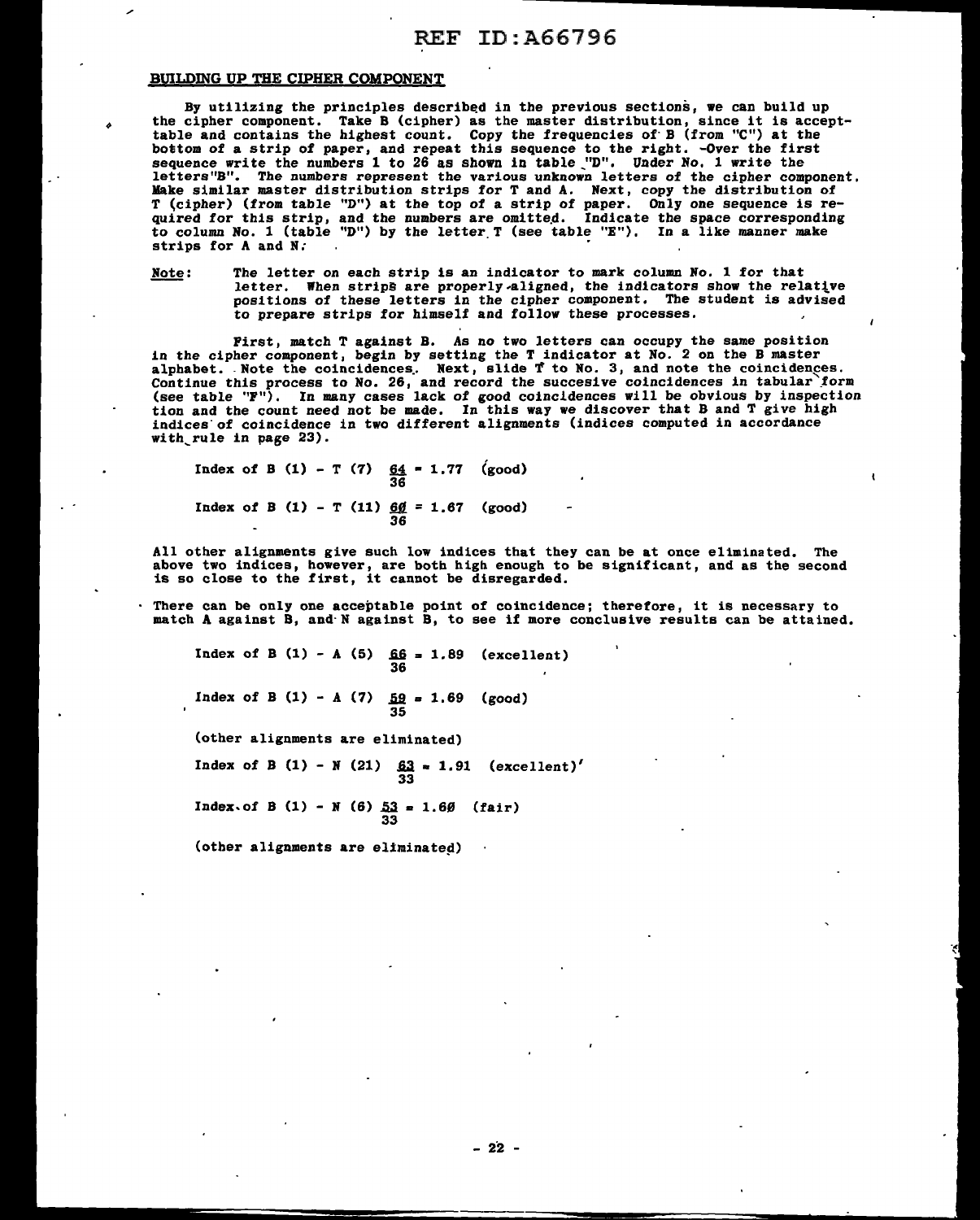Since there is no outstanding coincidence with ''B" as the "master-alphabet", try  $T''$  and  $'A''$  as the "master-alphabet":

Index of T  $(1) - A (17)$   $51 = 2.04$  (excellent) 25 Index of T  $(1) - A (19)$  43 ' 25 1. 72 (good)  $1$ ndex of T (1) - A (11)  $42 = 1.68$  (good) 25 Index of T (1) - N (5) ,  $\underline{50}$  = 2.08 (excellent)  $\overline{24}$ index of T  $(1) - N(12)$   $34 = 1.42$  (poor)  $(16)$  24 (26) Index of A (1) - N (15)  $\frac{43}{23}$  = 1.87 (good) Index of A  $(1) - N (17)$   $\frac{34}{23} = 1.48$  (poor)

ς.

 $\hat{\mathbf{c}}$ 

The most certain combination is  $T-(1) - N(5)$ , and there is no doubt as to its correctness. This located "N" relative to "T" in the cipher component, and allows<br>us to consolidate their *frequencies*.

For a new master distribution add the frequencies of T (at space No. 1) to those of N (at space No. 5) (see table "E"). Match "B" and "A" against this new master distribution:

Index of T  $(1) - N (5) - B (11)$ Index of  $T(1) - N(5) - B(7)$ Index of T  $(1) - N (5) - B (26)$ Index of T (1) - N (5) - A (17)  $\frac{94}{48}$ Index of T (1) - N (5) - A (15)  $65 = 1.35$  (very poor) Index of T (1) - N (5) - A (19) 65<br>48 '  $123 = 1.81$ 69  $100 = 1.45$ 69 *16 .•* 1.40 69 48 1.96 (excellent) 1.35 · (very poor) (good) (poor) (poor)

"B" and "A" can now be consolidated with "T" and "N" for the final "master distri-<br>bution" as follows: bution" as follows:

| -------         |                          |       |    |    |    |    |    |    |      |    |    |                 |         |     |
|-----------------|--------------------------|-------|----|----|----|----|----|----|------|----|----|-----------------|---------|-----|
| :Plain          | $-1$                     |       | 2  | з  | 4  | 5  | 6  |    | 8    | 9  | 10 | 11              | 12 13   |     |
| $:Chapter - T$  |                          |       |    |    |    |    |    |    |      |    |    |                 |         |     |
| :T <sub>k</sub> |                          |       |    | з  |    |    |    |    |      |    |    |                 |         | 6   |
| в               |                          |       | 2  | 3  |    |    |    |    |      |    |    |                 |         | 3   |
| A               |                          |       | 3  | 2  |    |    |    |    |      |    |    |                 |         |     |
|                 |                          |       |    |    |    |    |    |    |      |    |    |                 |         |     |
| Plain           |                          | $-14$ | 15 | 16 | 17 | 18 | 19 | 20 | - 21 | 22 | 23 | 24 <sup>°</sup> | 25      | 26: |
| Cipher          | $\overline{\phantom{a}}$ |       |    |    |    |    |    |    |      |    |    |                 |         |     |
| æ.<br>т         |                          |       |    |    | 7  | з  |    | -5 |      |    | 2  | 5               |         | 4:  |
| в               |                          |       |    | 4  | 4  |    |    |    |      |    | ۰2 | 5               |         | 5:  |
|                 |                          |       | ., |    |    | Ω  |    |    |      |    |    |                 | $\cdot$ | 5:  |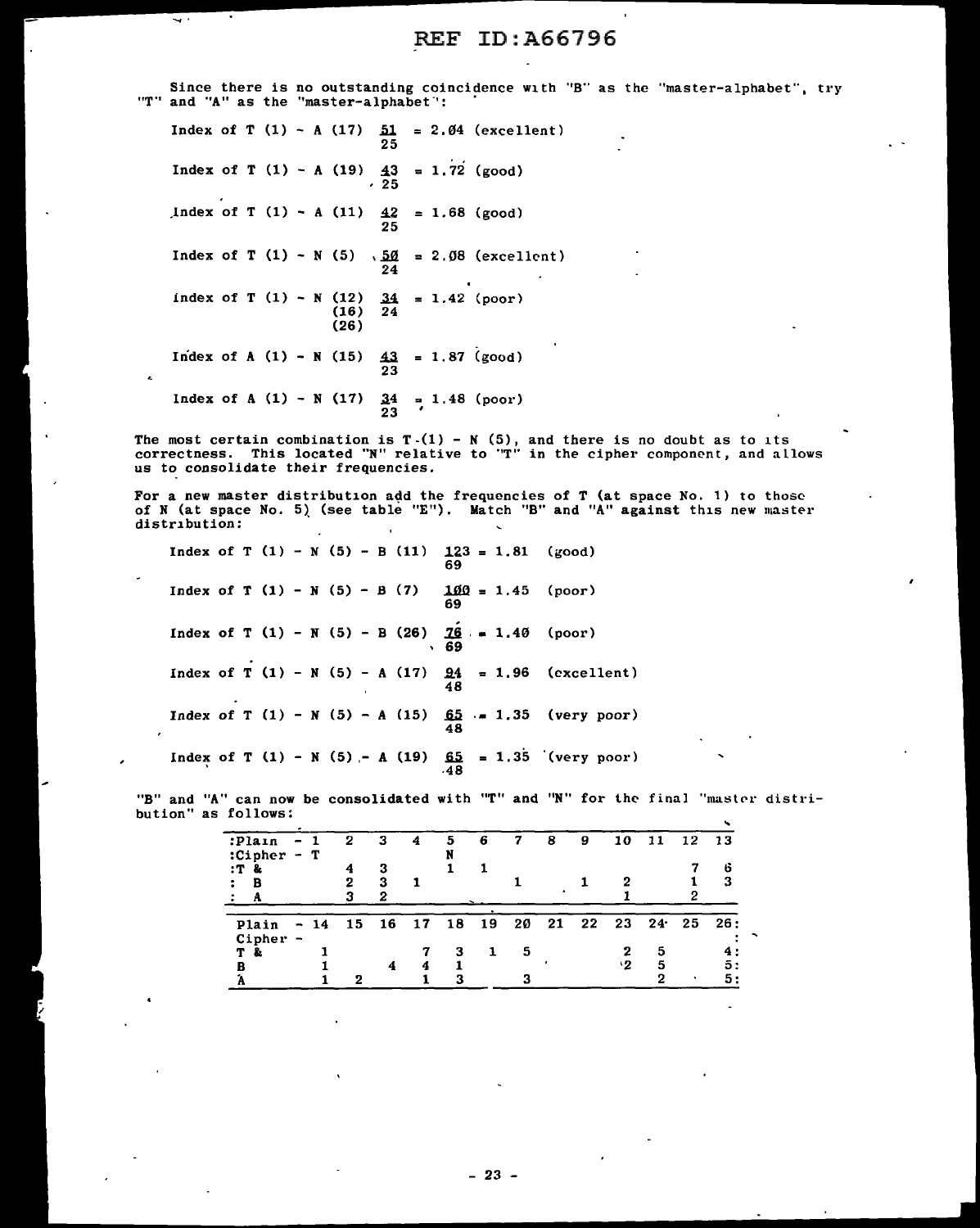This locates "B" and "A" relative to "T'' and "N" in the cipher component, in addition to giving the combined frequencies of all four letters.

| :Plain<br>:Comp.         | $\mathbf{r}$                               | -1  | 2  | 3  | 4       | 5  | 6  | 7  | 8  | 9  | 10 | 11 | 12      | 13        |
|--------------------------|--------------------------------------------|-----|----|----|---------|----|----|----|----|----|----|----|---------|-----------|
| :Cipher<br>:Comp.        |                                            | — т |    |    |         | N  |    |    |    |    |    | в  |         |           |
| :Comb.<br>:Freq.         |                                            |     | 9  | 8  | 1       | 1  | 1  | -1 |    | 1  | з  |    | 10<br>٠ | 9         |
| Plain<br>Comp.<br>Cipher | $\blacksquare$<br>$\overline{\phantom{0}}$ | 14  | 15 | 16 | 17<br>A | 18 | 19 | 20 | 21 | 22 | 23 | 24 | 25      | 26:       |
| Comp.<br>Comb.<br>Freq.  |                                            | 3   | 2  | 4  | 12      | 7  | 1  | 8  |    | 4  | 12 |    |         | 14 :<br>: |

Analyze the preceding steps. T gave two possible alignments with B, and, as we now see, the incorrect position gave the higher index. N also gave two possible alignments with B. (B was at fault due to its erratic letter distribution). However, when T and N are combined, giving twice as many letters in the master distribution, B fitted in with only one possible alignment. Adding B and A gives twice as many letters in the master distribution and this should make future results even more positive. The master distribution (of UJ0 letters or more) should approximate a normal frequency distribution and will give a standard to which all the other distributions can be referred. Hereafter, variations in the highest iqdex of coincidence will be due entirely to letter distribution of the various distributions themselves."

For example:

If the highest index. is 1.7 -- letter distribution is normal.

FINAL MASTER DISTRIBUTION

If the highest index is 2. $\emptyset$  -- high frequency letters predominate.

If the highest index is  $1.4$  -- the intermediate and low frequency letters predominate.

Therefore, when matching the remaining letters, we can accept the highest index of coincidence as establishing coincidence, unless the second highest is practically the same.

Continue the matching process and the reconstruction of the cipher component, noting that T, N, B and A are already located and thus may be deleted at once from further test. Begin with the letters of the highest frequency, as they should give the most positive results. When a letter is placed, delete this location from further test, as two letters connot occupy the same space in the cipher component.

Letters are added to the cipher component in the following order (see table "F"):

"Master alphabet" T  $(1) - N (5) - B (11) - A (17)$ 

- K (12) 1.46 (poor - but acceptable)
- v (2) 1,51 (poor - but acceptable)
- D (4) 2.05 (excellent)
- D (8)  $1.76$  (good)(D - not certain)
- E (16) 1.86 (excellent)
- w (23) 1.96 (excellent)
- G (19) 1.80  $(good)$
- Note: With; this many values a key-word (if any) sequence' could be completed by inspection. In this case, the partially reconstructed cipher component gives no suggestion of a key-word sequence.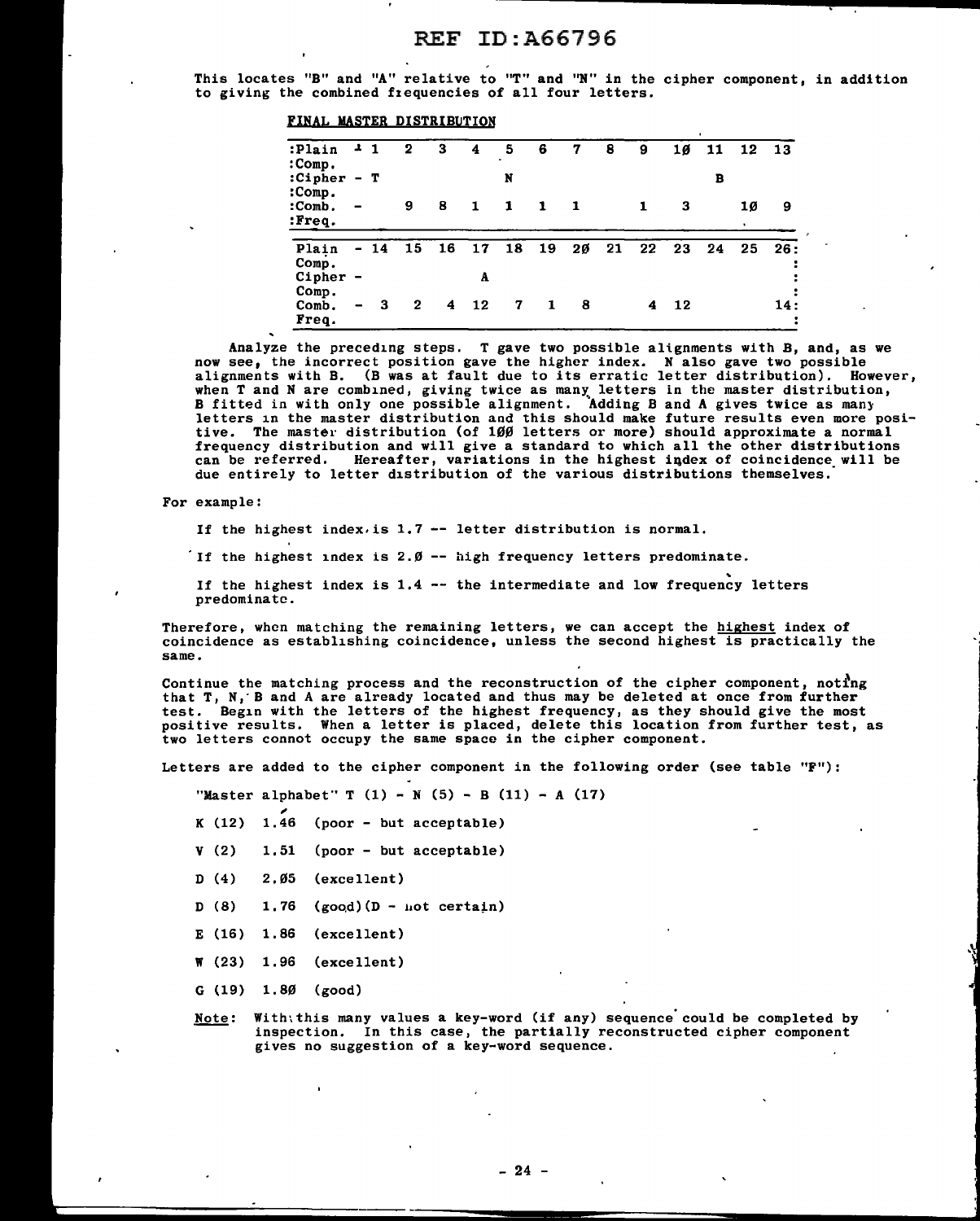|  |   | $R(21)$ 1.55 (fair but acceptable) |
|--|---|------------------------------------|
|  | . |                                    |

- $(10)$  1.65 (good)
- M (14) 1.53 (M not certain)
- J (22) 1.89 (excellent)
- L (18) 1.71 (good)
- L  $(6)$  1.6 $\emptyset$   $(fair)(L not certain)$
- S (24) 1.77 (good)
- C (25) 2.12 (excellent) '
- U (7) 1.47 (poor but acceptable)
- Y (6) 1.89 (excellent)
- Note: This throws out L  $(6)$ , but leaves L  $(18)$  as correct.
- I (3) (fair)
- $I (13) 1.42 (poor) (I not certain)$
- $H (13) 1.63 (good)$

Note: This throws out I (13) and leaves I (3) as correct.

- P (9) 1.95 (excellent)
- $X(20)$  1.90 (excellent)
- O (26) 1.J2 (good)
- Q (14) 1.59 (fair and acceptable)
- Note: This throws out M (14) and leaves M (10) as correct.
- Z (15) i.77 (good)
- F (8) 1.45 (poor but acceptable)
- $F(4)$  1.2 $\emptyset$  (very poor)
- F (8) is correct and D (4) is correct

The cipher component has now been completely recovered.

The cipher component has now been completely recovered.<br>Note: The process described above has actually built up the complete squaredcipher-table of a modified Vigenere table (it remains only to recover the plain component to complete the Vigenere table). We have written down the cipher component rather than the complete-squared-table merely to save time and effort.

### XII THE ROUGHNESS OF MlXED TEXTS

What happens when two different distributions are mixed? -As a simple case, let us suppose we mix some text of I.C.  $\gamma$  with flat text in the proportions R: (1 - R). Then the ith letter has probability,  $\mathbf{r}$ 

$$
P_i^R + (1 - R) \frac{1}{c}
$$

and the I.C. is  $c \sum_{i=1}^{c} (p_i R + (1-R) \frac{1}{c})^2$ 

$$
C \sum_{i=1}^{c} p_{i}^{2} R^{2} + 2c \sum_{i=1}^{c} p_{i} R (1-R) \frac{1}{c} + c \sum_{i=1}^{c} (1-R)^{2} \frac{1}{c^{2}}
$$

$$
=R^2\gamma + 2R(l-R) + (1-R)^2
$$

 $= R^2$   $\gamma - R^2 + 1 = 1 + ( \gamma - 1) R^2$ .

 $- 25 -$ 

(34)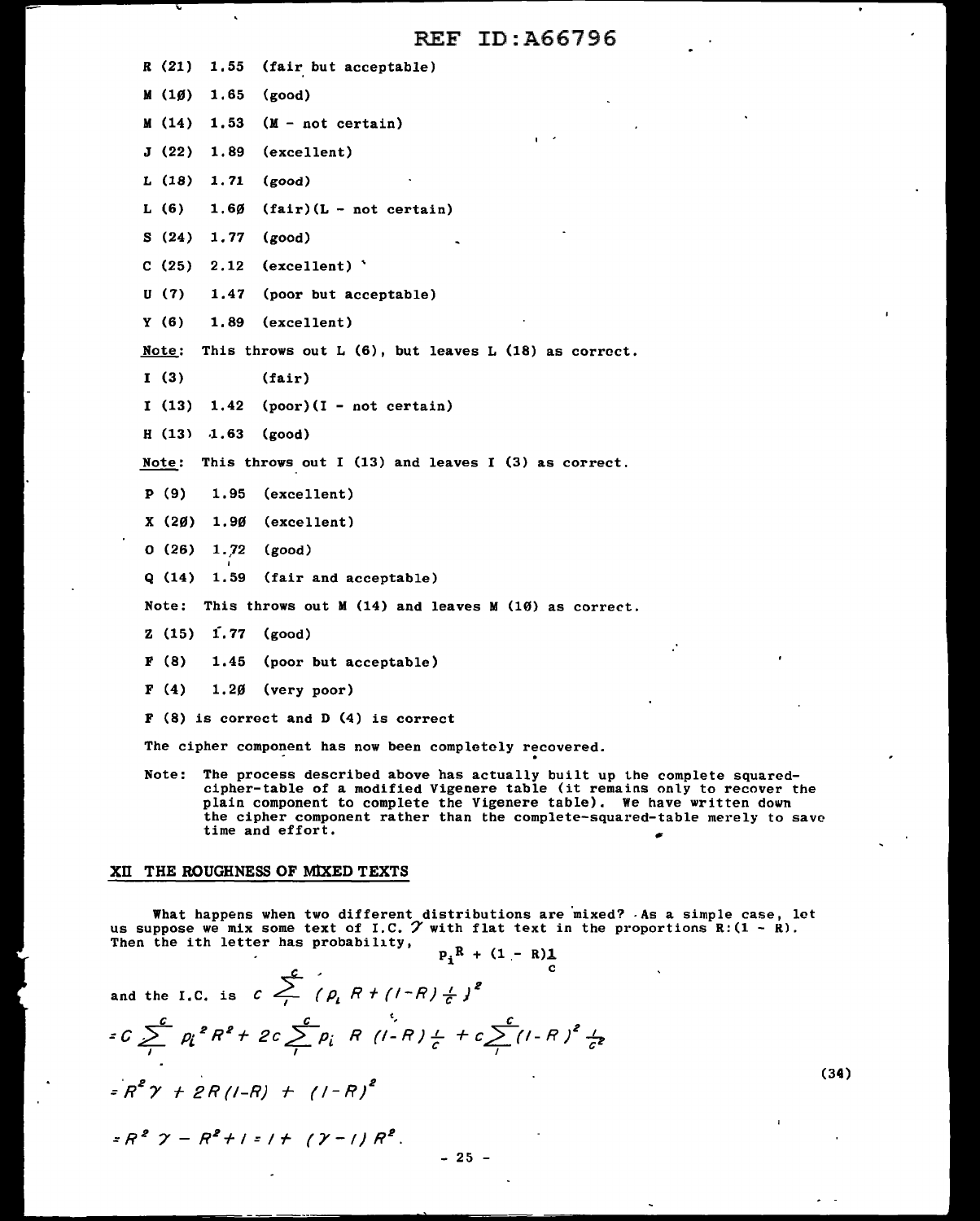That is, the rough text contributes its bulge in the proportion  $\mathbb{R}^2$ .

Now as a more complicated case suppose that we mix two rough texts in the proportions R:  $(1 - R)$ . Suppose further that the distributions are  $P_1$ ,  $P_2$ , ---,  $P_c$ and q<sub>1</sub>, q<sub>2</sub>, ---, q<sub>c</sub> and

$$
c \sum p_i^{e} P, \qquad c \sum q_i^{e} Q
$$

Then the mixture will have as probability of the ith letter  $\rho_i R + q_i$  (/- $R$ ) and  $\gamma$  =  $c \sum (\rho_L R + q_i (1 - R))^2$ 

$$
= c \sum p_i^2 R^2 + 2c \sum p_i q_i R (1 - R) + c \sum q_i^2 (1 - R)^2
$$

$$
= PR^{2} + 2R(1-R) c \sum \tilde{p_{i}} q_{i} + Q(1-R)^{2}
$$
 (35)

The expression  $c$   $\sum_{p_i}$   $q_i$  =  $\zeta$  we have examined before, and seen to be a measure of the correlation of the distributions. Since the expected value of  $\zeta$  is 1, the expected value of  $\gamma$  will be £ *(* Y):: PR'+ 2R ( 1-R) + *Q* (I - R ) 2

$$
=R^{2} + (P-1)R^{2} + 2R - 2R^{2} + (I-R)^{2} + (Q-1) (I-R)^{2}
$$
  

$$
= I + (P-1)R^{2} + (Q-1) (I-R)^{2}
$$

Here again each contributes its bulge in proportion to the square of ite weight.

Now that we have seen how the argument goes, we can gene<br>a mixture of K samples with distributions  $P_{11}$ ,  $P_{12}$ , ---,  $P_{1c}$ , Now that we have seen how the argument goes, we can generalize this result to and  $\gamma_i = c$   $\sum_{i=1}^{c} p_i$   $\gamma_i = c$  $P_{\dot{L}}$   $j$ the I.C. of the ith sample, and  $\gamma_i = c$   $\sum_{j=1}^{\infty}$   $\rho_i$  *j*<sup>2</sup> the I.C. of the which we will suppose present in the proportion  $R_1^*$ , The mixture will have the jth letter present in the proportion  $\sum_{i=1}$   $R_i$  = 1

so that its I.C. is

*p· j* 

'

$$
\gamma = c \sum_{j=1}^{c} P_{j}^{2} = c \sum_{j=1}^{c} \left( \sum_{i=1}^{K} R_{i} \cdot p_{ij} \right)^{2}
$$
  

$$
= c \sum_{j=1}^{c} \sum_{i=1}^{K} \sum_{i=1}^{K} R_{i} p_{ij} R_{i} p_{ij}
$$
  

$$
= \sum_{i=1}^{K} \sum_{i=1}^{K} R_{i} R_{i} c \sum_{j=1}^{c} p_{ij} P_{i}
$$

*K* 

 $\sum_{i=1}^{n} R_i P_{i}$ 

(36)

I